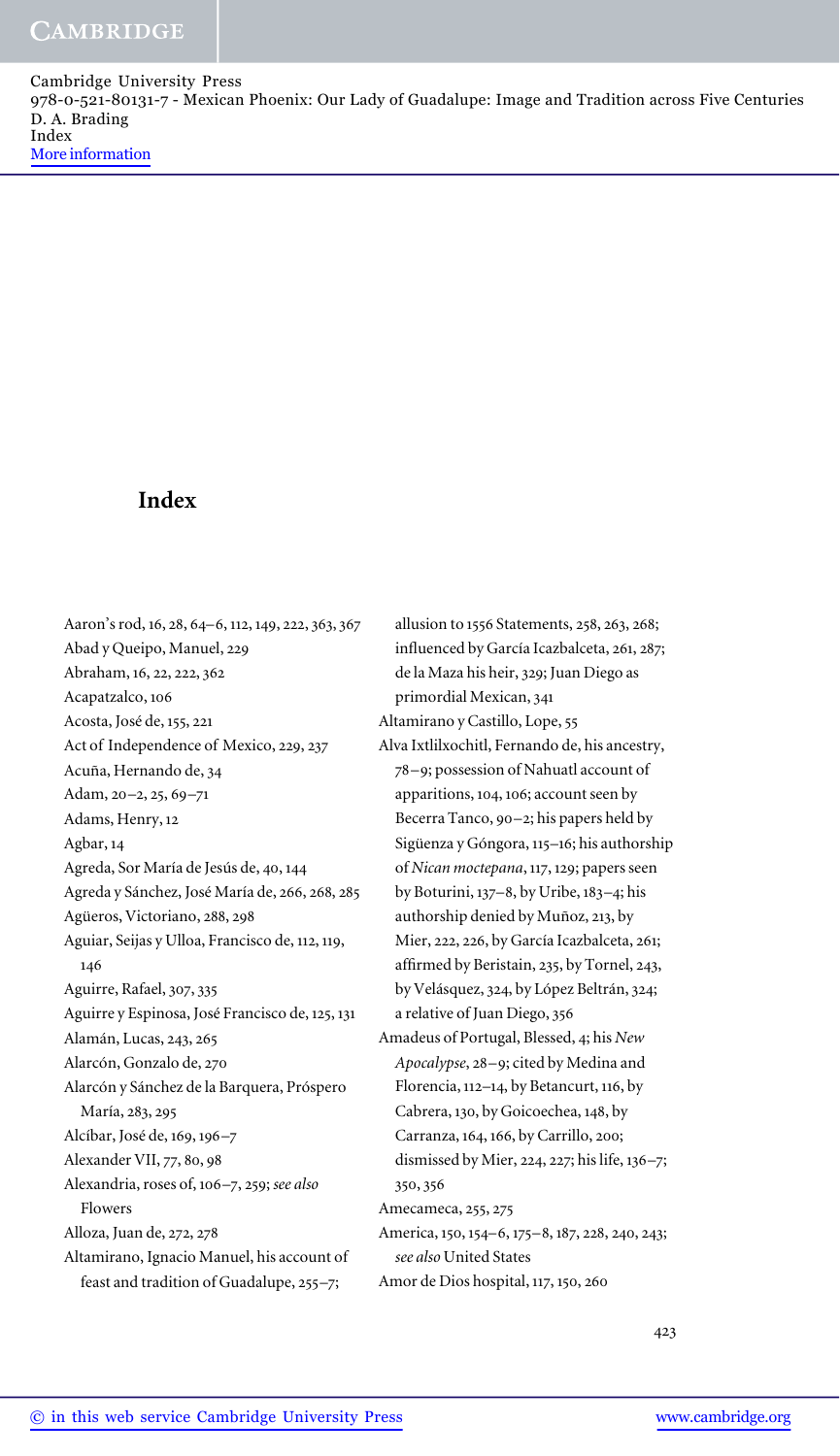424 index

Anáhuac, 41, 74, 239, 244, 248, 334 Andalucía, 116, 120, 136, 180, 188 Andrade, José María, Andrade, Vicente de Paul, his character, 266,  $268$ ; publication of 1556 Statements, 272-4; alarm caused,  $275-6$ ,  $281$ ; his opposition to coronation and new office, 295; condemnation of erasure of Virgin's crown, 304-5, 344 Anne, St, 161-2 Anti-Christ, 23-4, 29, 34, 164, 232, 300 Anticoli, Esteban, attacked by Andrade,  $273-4$ ,  $278$ ; his reliance on papal infallibility, 281-2; defence of private revelations, 282-3; attack on García Icazbalceta,  $283 - 5$ ; role in preparing new office, 295; his character,  $308-9$ ; portrait, 317, 325; influence on Escalada,  $343$ Antonio, Nicolás, 131, 154, 216, 260 Apatzingan, Apelles, 64, 275, 279, 325 Apocalypse, The, or Book of Revelation, 5, 11; typology projected onto future, 21-2; applied to events by Joachim of Fiore,  $23-4$ ; chapter 12, 25–6; influence on Torquemada,  $41-4$ , 50; application by Sánchez to conquest and Guadalupe, 57-60, 63, 74-5; cited by Santoyo, 99-100; invoked by Carranza, 162-4; see also Woman of the Apocalypse; Carranza Aquinas, St Thomas, 20, 192, 362 Aragon, 3, 33-4, 210, 231 Archive of the Indies,  $212, 322 - 3$ Aristotle, 37, 186 Ark of the Covenant, 5, 9, 15, 18; a figure of the Virgin Mary, 21; applied by St John Damascene, 24, 26-8, by Cisneros, 50, 53, by Sánchez to Guadalupe,  $61-3$ ,  $65$ , 74, by Robles 99, by Cabrera, 125, by Goicoechea,

146-7, by Saénz de San Antonio, 149, by Paredes, 152, by Ita y Parra to Los Remedios, 125, 153-4, 165, by Mier to Guadalupe, 201, 204, by Beristain, 233, by Miranda, 244, by Munguía, 248-9, by Ortiz, 299, by Campos, 300, by Silva 301, by Carrillo y Ancona, 302-3, by Tercero, 309, by López Beltrán, 334, 336; significance of application,  $363-5$ ,  $367$ Arlegui, José, Arnaéz, José Ventura, 169-70 Arrillaga, Basilio, Artola, Andrés, Assisi, 19, 23 Asturias, Assumption of Mary, 48, 55, 104, 110, 172, 298, 322 Athanasius, St, Atocha, Our Lady of, 50, 57, 234, 271 Augustine, St, 5, 11; his typological history, –; Mary seen as prototype of the Church, 25-6; influence on Torquemada, 44; Sánchez his disciple, 57–60, 64, 69, 71, 73-5; influence on Vidal de Figueroa, 96, and on Ita y Parra, 152, 165, 365 Augustinian friars, 3, 45-7, 86, 121, 138, 217-18,  $263$ Averardi, Nicolás, 306-7 Avila Camacho, Manuel, 317, 319 Aztecs, 42, 68, 212, 229, 253, 302, 321, 333, 355,  $357 - 8$ 

Babylon, 21-2, 25, 29, 32, 34, 42, 44, 158 Baranda, Joaquín, Bárcena, Manuel de la, 238-40 Bárcenas, Francisco, Barrientos Lomelín, Pedro de, 55, 81 Barrios, Juan de, Barros, Felipe Neri de, Bartholomew, St,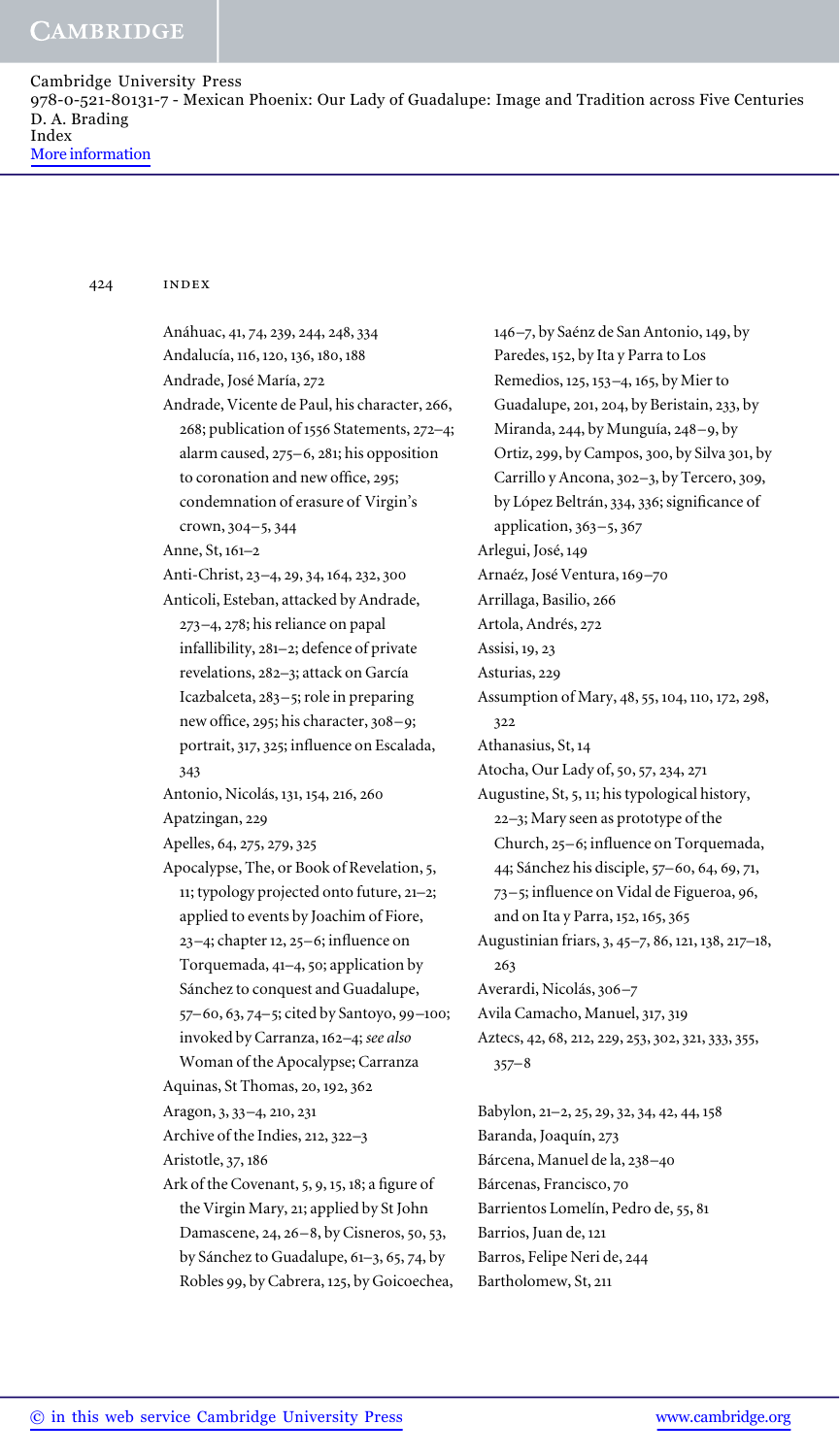index 425

Bartolache, José Ignacio, character and style, 131-2; his *Guadalupan Opuscule*, 188-95; criticised by Téllez Girón, 195, and by Conde, 196-8; cited by Borunda, 206, by Traggia, 210, 213, by Mier, 220-1, 223, 226; by Beristain, 236, by García Icazbalceta, 264, by Cuevas, 306-7 Basil the Great, St, 14, 30, 32, 75, 96, 114, 148,  $187, 361 - 2$ Bataillon, Marcel, 327 Bayle, Pierre, 185, 188 Becerra Tanco, Luis, his *Mexico's Happiness*, 81, 88-96; sight of manuscript account of apparitions in Nahuatl, 89-91; Valeriano its author, 92-3; canvas of Guadalupe woven from iczotl palm, 93; influence on Florencia, 102-10; relation with Sigüenza y Góngora, 114-18; cited by Cabrera, 128-30; his book republished, 133, 190; cited by Boturini, 137-8; by Uribe, 181-4; his iczotl thesis approved by Miguel Cabrera,  $170-1$ , and by Bartolache, 189-93; on St Thomas cited by Mier and Borunda, 204, 206-7, 213, 225-6, 243, 256; dismissed by García Icazbalceta, 264-5, and by Poole, 353; praised by Escalada, 344-5; 278, 324, 326, 355, 379 Becket, Thomas à, St, Benedict XIII, Benedict XIV, 6; recognition of Guadalupe as patron of Mexico,  $132-4$ ,  $158-9$ ; engraving of event, 134, 178; invocation of Mabillon, 182, 185; his *breve* printed, 190, 198; given Cabrera's copy of Virgin, 169, 196, 207, 210, 216, 220; Anticoli attributes to him phrase 'Non fecit taliter', 185, 274, 283; Escalada repeats error, 344; 294, 300, 308, 337, 341 Benedictines, 7, 33, 155, 182, 185-6, 205, 226, 336

Benitez, Juan, Benitez, Lorenzo, 98, 165 Beristain de Sousa, José Mariano, his sermons, 232-4; Carranza's prophecy, 232; his *Patriotic Dialogues*, 233; his education in Valencia, 234; his *Library*, 235-6, 240; later influence,  $265 - 6$ Bernadette, St, 283, 292, 310, 348 Berruguete, Alonso, Betancourt, Angel de, 325, 329, 352 Betancurt, Agustín de, 107, 116, 123, 191, 272 Bethel, 39, 65-6, 111, 299 Bethlehem, 26, 72, 150, 154, 163 Bicunia, Mateo de, Bierhorst, John, Bolívar, Simón, 229-30 Bollandists, 185, 216, 221, 272 Bonaparte, Joseph, 7, 228, 230-1 Bonaventure, St, Boniface IX, Borunda, José Ignacio, 204-7, 210-12, 223, 236 Boturini Benaducci, Lorenzo, his catalogue of Guadalupan sources, 137-9; the Virgin's coronation, 137, 170; cited by Uribe, 184, by Clavijero, 187, by Bartolache, 189, by Conde, 198, by Mier and Borunda, 201, 204; criticised by Muñoz, 212-13; 220, 225, 256, 291, 317, 344, 359 Bramante, Donato, Branciforte, marquis of, Bravo, Nicolás, Brendan, St, Brigid, St, 40, 282, 337 Bucareli y Ursúa, María Antonio, Burgos, Christ of, 3, 217-18, 220 Burrus, Ernest, Bustamante, Carlos María de, on Juan Diego, 229; in Guadalupan Junta, 240-1; editions of Sahagún, 241-2; condemned by García Icazbalceta, 260-1; 287, 302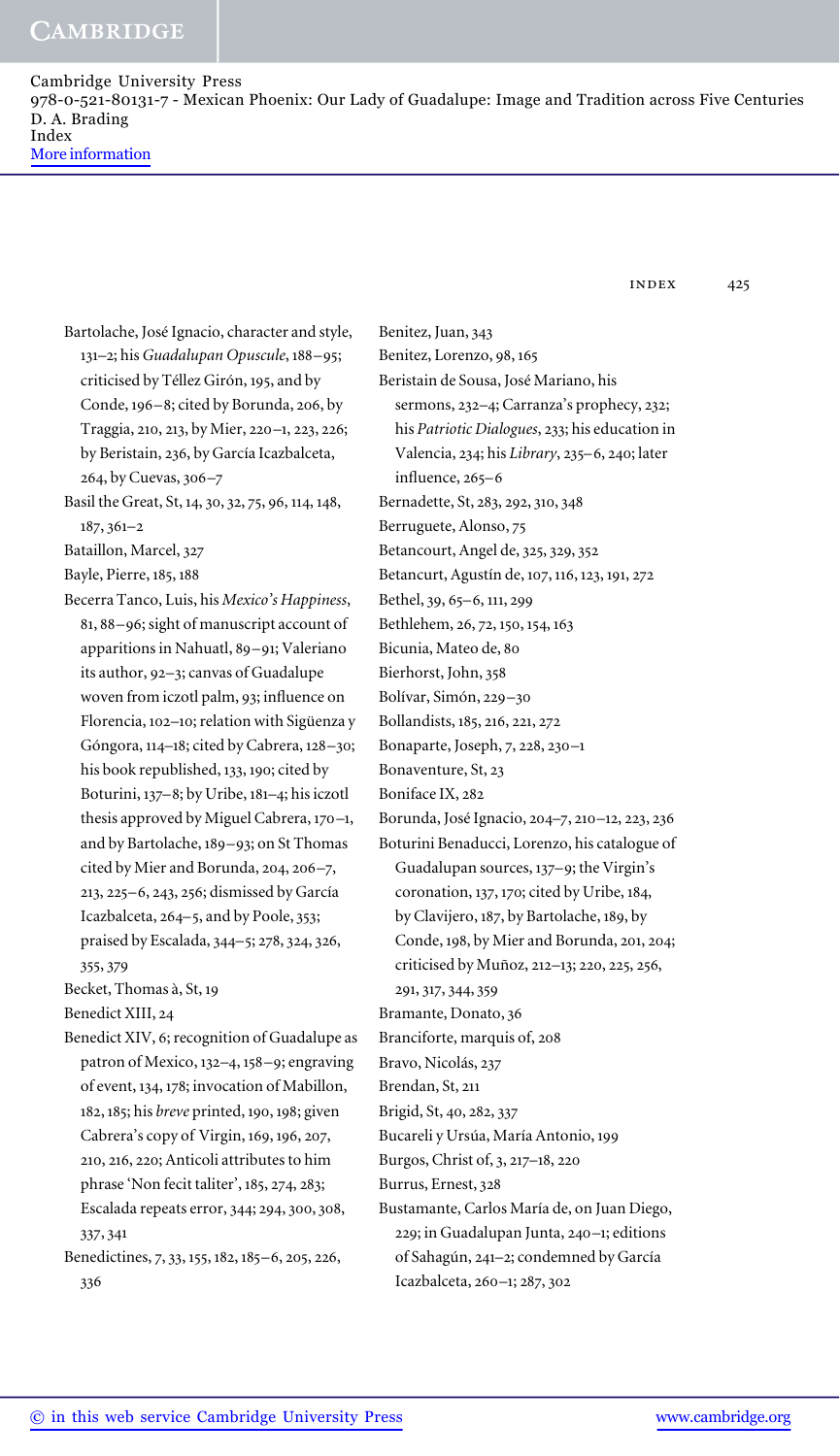426 index

| Bustamante, Francisco de, 1-2; sermon cited      | Carmelites, 98, 124, 152, 185, 205, 229, 268  |
|--------------------------------------------------|-----------------------------------------------|
| 258, 263; the 1556 Statements, 269-72;           | Carranza, Francisco Javier, 6-7; his sermon   |
| attacked by Vera and Anticoli, 273-4, 276,       | on last days and flight of pope to Tepeyac,   |
| 278-80, 283-4, 287; Statements and               | 163-4, 167; cited by Conde and Carrillo,      |
| sermon analysed by O'German, 327-8, 343          | 200; by Beristain, 232-3; 238, 303            |
| Byzantium, 11, 14, 36                            | Carranza, Venustiano, 313                     |
|                                                  | Carrillo Pérez, Ignacio, 198-200              |
| Caballero y Ocio, Juan, 99, 107, 131             | Carrillo y Ancona, Crescencio, his letter to  |
| Cabrera, Miguel, his copies of the Virgin,       | García Icazbalceta, 287-8; his patronage      |
| 133, 169, 172-9, 196; his American Marvel,       | of Vera, 275-6; cited by Anticoli, 282;       |
| 169-72; cited by Lorenzana, 180, by Uribe,       | his sermon of 1895, 302-3; 305, 307,          |
| 184, by Clavijero, 188, by Bartolache,           | 309                                           |
| 190-1, 193, 195; praised by Conde, 196, 225;     | Carochi, Horacio, 264, 358                    |
| questioned by García Icazbalceta, 264;           | Castilla, Luis de, 86                         |
| praised by Cuevas, 291; his portrait of Juan     | Castillo, Martín del, 116, 205, 211-12        |
| Diego, 294, 332, 344                             | Castro, Antonio, 344                          |
| Cabrera y Quintero, Cayetano de, his Shield      | Castro, Francisco de, 190                     |
| of Arms, 121-32; description of 1737 plague,     | Cataño Wilhemy, Jesús, 343                    |
| $120 - 3$ ; the role of holy images, $123 - 4$ ; | Catechism of the Catholic Church, 361-2, 366  |
| Guadalupe named patron, 124-8;                   | Catherine of Siena, St, 40, 283, 337          |
| discussion of tradition, 129-30; his style       | Cázares, José María, 294, 306                 |
| and work, 131-2; praised by Eguiara, 139;        | Centennials of the apparitions at Tepeyac, in |
| 143, 182-3, 188, 190, 213, 215, 235              | 1631 image in cathedral, 54-5, 68; in 1731    |
| Cadiz, 228, Constitution of, 231-3; Cortes of,   | celebrations, 120, sermon by Ita y Parra,     |
| $237 - 8$                                        | 124, 153; the 1831 celebration described by   |
| Calancha, Antonio de la, 116                     | Bustamante, 240-1; in 1931 renovation of      |
| Calendar Stone, 202, 205                         | basilica, 317, sermon by Martínez, 320,       |
| California, 144, 188                             | Cuevas' Album, 323, absence of Juan Diego,    |
| Callahan, Philip, 343                            | 338                                           |
| Calles, Plutarco Elías, 312, 314, 316, 331       | Cepeda, Juan de, 263, 279                     |
| Calvary, 70, 163                                 | Chalcedon, Council of, 16                     |
| Calvin, John, 180–1, 239, 309                    | Chalco, 88, 266, 327                          |
| Camacho, Rafael, 286, 309                        | Chalma, Christ of, 206                        |
| Campos, Francisco, 300                           | Chapultepec, 240                              |
| Canada, 288, 318, 321                            | Charles II, 158                               |
| Cancelada, Juan López de, 229                    | Charles III, 180                              |
| Cano Moctezuma, Diego, 79                        | Charles IV, 187, 212, 231                     |
| Cantú Corro, José, 321-2                         | Charles V, 33-5, 115, 237-8, 253, 259         |
| Capuchin convent at Tepeyac, 198, 289, 304-5     | Chateaubriand, François René, 247             |
| Carbajal, Antonio de, 337                        | Chauvet, Fidel de, 327                        |
|                                                  |                                               |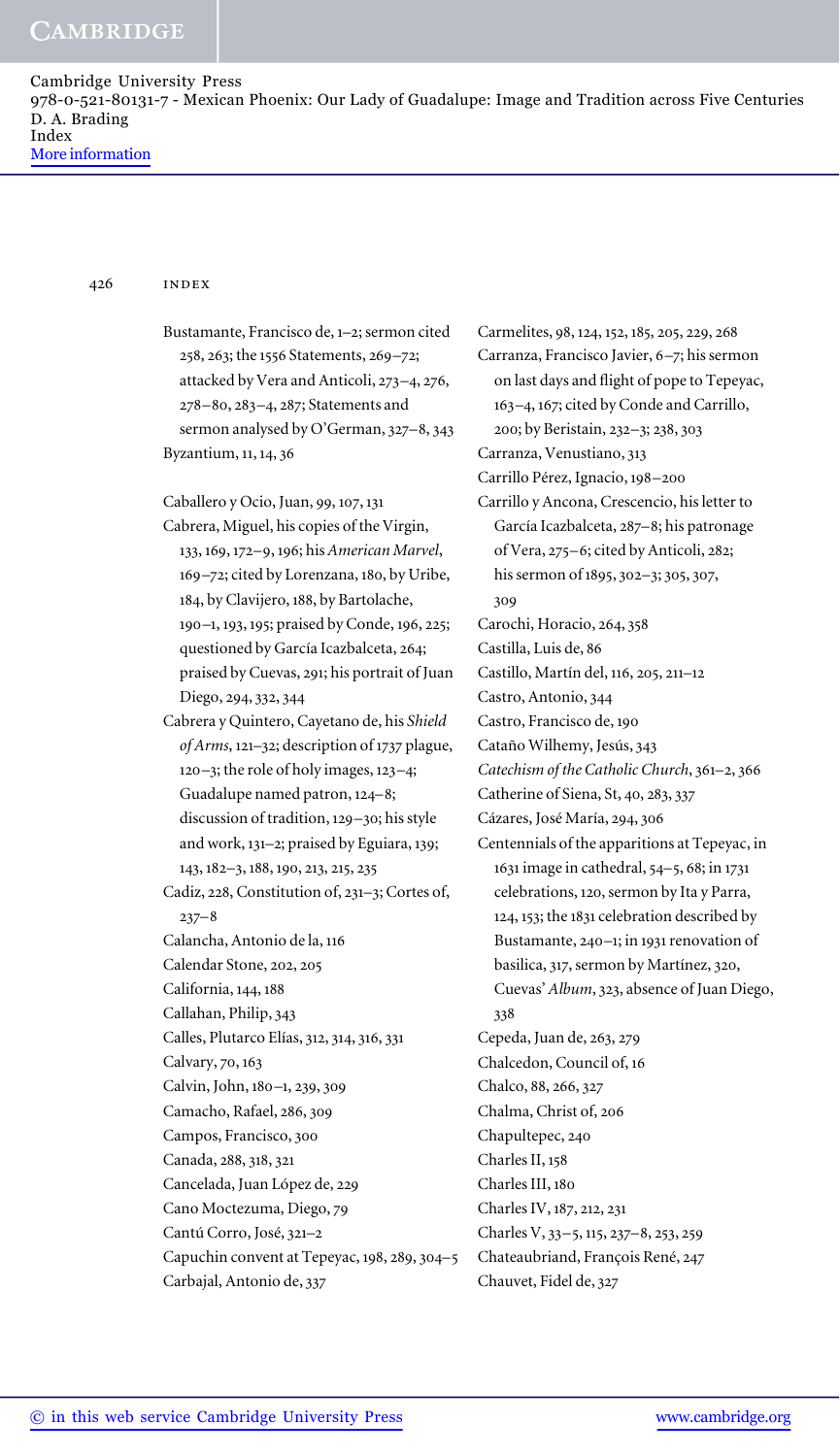index 427

Chávez, Gabino, 305, 335 Chávez de la Mora, Gabriel, 336-7 Chilapa, 297 Chilpancingo, Congress of, Chimalpahin, Francisco de San Antón Muñón, 88, 266, 327 Christ the King, 313-15, 318, 331; see also Eucharist Cicero, 73, 88, 92, 234 Cihuacoatl, 265, 280 Cisneros, Luis, his History, 47-53; lack of written sources, 48-9; citation of St John Damascene, 50, and of Apocalypse, chapter 12, 50; description of sanctuary, 54; entrances of image to Mexico City,  $52-3$ ; mention of Guadalupe, 54; cited by Sánchez, 57, by Florencia, 111; 128, 130, 182, 213, 263, 267 Clavijero, Francisco Javier, criticism of Torquemada, 187; his account of Guadalupe, 195, 198; known by Borunda, 205, 219; praised by Beristain, 235; 243, 323 Clavijo, Clement of Alexandria, St, Clement IX, Coalcomán, 316 Coatlicue, 202, 204 Colegio de Propaganda Fide, Franciscan, 135,  $149$ Colegio Pío Latino Americano, 292, 294 Columbus, 154, 235 Compostela, 19-20 Conde y Oquendo, Francisco Javier, assessment of Cabrera, 132; criticism of Bartolache, 196; his Historical Dissertation, –; his prophetic expectations,  $199-200$ ; criticism of Mier, 200-1 Constantine the Great, 13, 31, 35 Constantine V,

Constantinople, 18, 23-4, 362 Copacabana, Our Lady of, Copernicus, Nicolas, Córdoba, Tirso Rafael, Corpus Christi, feast of, 20, 31, 46; see also Eucharist Correa, Juan, 38, 172, 197 Corripio Ahumada, Ernesto, 337-41 Cortés, Hernán, 3, 33-4; saluted as Gideon and Moses,  $41, 46 - 7, 50, 54$ ; another St Michael, 59-60, 65, 74; also 102, 117, 123-4, 136, 179-80, 201, 235, 238, 242, 254, 363 Cosamaloapan, 87 Couto, José Bernardo, 169, 218, 266 Cristeros, followers of Christ the King, 10, 12; devotion to Guadalupe,  $312-17$ ; their flags, 315-16; role of Manríquez y Zárate, 331-2,  $342$ Cruz, Mateo, his condensation of Sánchez' narrative,  $76 - 7$ , 81, 88; praised by Florencia, 102, 106; 128, 181; his work reprinted, Cruz, San Juan de la, 152-3 Cruz, Sor Juana Inés de la, 169, 186, 290 Cuauhtémoc, 252 Cuautitlan, 91, 95, 179, 222, 278, 297, 333, 335, 356 Cuba, 196, 199, 297 Cubilete, 314 Cuernavaca, 280, 290, 298, 331, 348 Cuevas, José de Jesús, his preface to Vera, 282; his life, 290; emphasis on image, 291; erasure of Virgin's crown, 304-5; praised  $by Tercero, 309-10$ Cuevas, Mariano, justifies erasure of Virgin's crown,  $306 - 7$ ,  $335$ ; his history of the Mexican Church, 322-4; discovery of early documents on cult, 323; the Virgin a mestiza, 324; 334, 353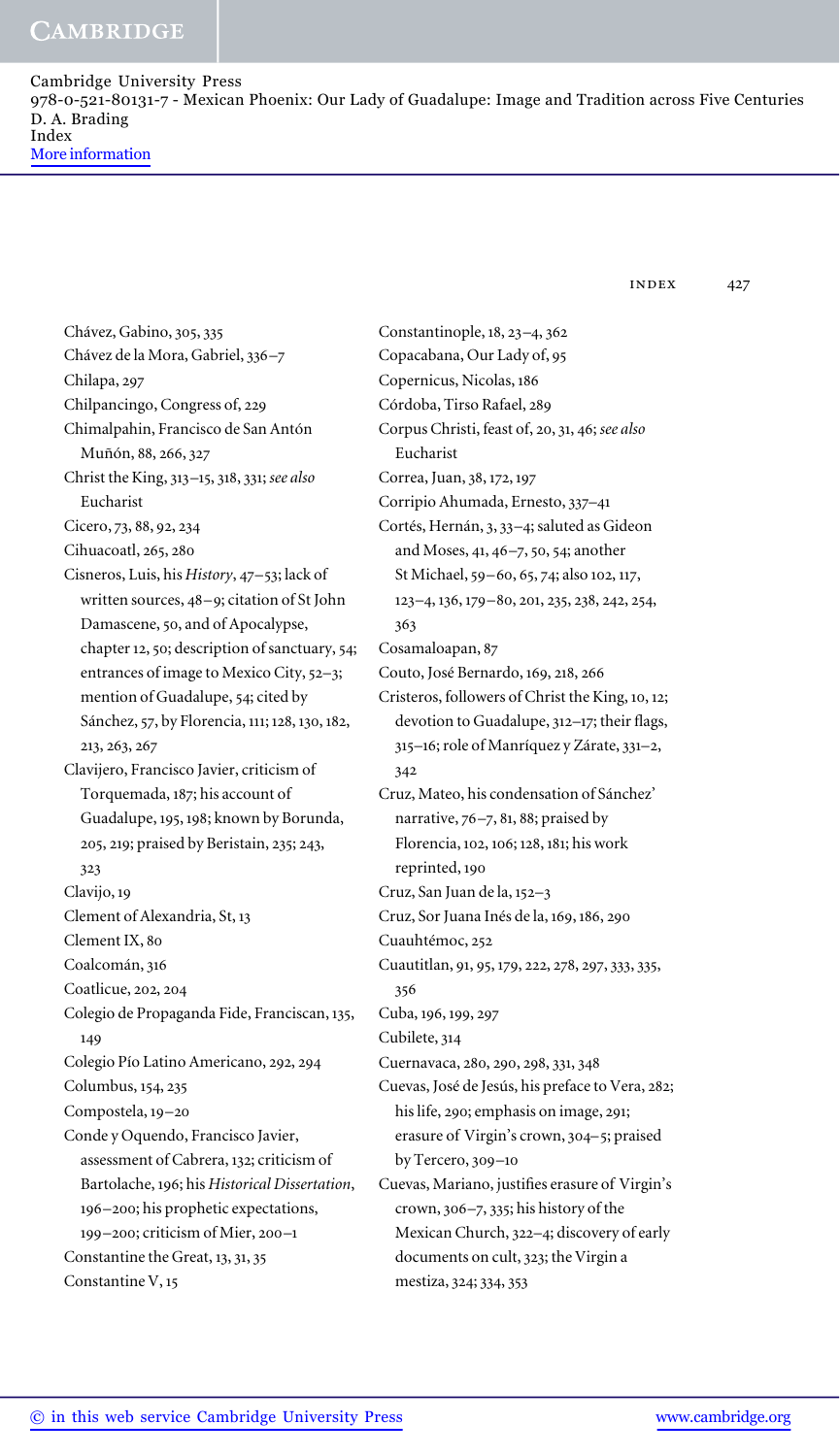428 index

Daniel, 21-2, 24, 33-4, 125 David, 22, 24, 33, 35, 59, 63, 71, 125, 152, 154, 156, 158, 244, 252 Dávila Padilla, Agustín, 121-2, 128, 131 Defoe, Daniel, *Demandantes*, 111-12, 141-2, 323, 367-8 Demosthenes, 92 Deuteronomy, Book of, 13, 270 Díaz, Porfirio, 9, 290, 307, 312-13 Díaz Calvillo, Juan Bautista, Díaz del Castillo, Bernal, mention of miracles at Tepeyac, 54; cited by Florencia, 103, by Uribe, 182-3, by Bartolache, 191, by Muñoz, 216; his praise of Marcos de Aquino, 263, 273, 275 Díaz Rayón, Manuel, 300, 334 Díaz Ordaz, Gustavo, Díaz y Barreto, Pascual, 316-17, 331 Dionysius the Areopagite, 17, 71 Dolores, 7, 228 Dominicans, 7, 20, 24, 36, 121, 150, 158, 200-1,  $205 - 8$ ,  $263$ ,  $276 - 8$ ,  $299$ ,  $321$ Duns Scotus, 144 Durán, Diego, Durer, Albrecht,

Ecatl, Martín, 265, 273, 280 Echave Orio, Baltazar de, 105, 197, 352 Echeverría, Luis, Ecclesiasticus, Book of, 64, 66 Eden, Edessa, 14, 18, 39 Eguiara y Eguren, Juan José de, his sermon, 159-60; his *Mexican Library*, 139; description of Valeriano,  $140, 165, 167$ ; praised by Beristain, 235; influence on García Icazbalceta, 266, 259 Eguiara y Eguren, Manuel Joaquín de, 140, 163 Egypt, 13, 31-3, 41, 59, 65, 74, 97, 115, 229, 300, 357, 367

Elias, Elizabeth, 24, 158-9, 165, 248 Elizalde, Ita y Parra, José Mariano, 160, 186 Elizondo, Virgil, 347-8 Elizondo y Valle, José de, England, 1-2, 252, 292 Enlightenment, The, 7; Uribe's warning of scepticism, 180-2, 185-6; Feijoo on science, 186; Clavijero's condemnation, 182; Spanish movement, 206-7, 212, 215-18; Beristain an exemplar, 234-5; García Icazbalceta an heir,  $262 - 3$ Enríquez, Martín, despatch of Sahagún's manuscript, 103, 279; report on Guadalupe 'hermitage', 214-15, 219, 221, 226, 263, 265; attacked by Anticoli, 274, 283; 327, 337 Ephesus, Council of,  $25, 301, 362$ Erasmus, Desiderius, criticism of image worship, 29, 234; influence on Franciscans in Mexico, 327 Escalada, Xavier, his *Guadalupan Encyclopedia*, 342–5; the *Nican mopohua* seen as divinely inspired, 345; his codex of  $1548, 344 - 5$ Escobar, Matías de, Escobar y Morales, José de, 121-2 Escorial, El, 5, 33, 35 Espen, Zeger Bernhard Van, Espinosa, Isidro Félix de, 143-5 Esther, 54, 246 Eucharist, 4; worshipped as Real Presence of Christ, 20; doctrine reaffirmed at Trent, –; Mary's presence in miraculous images compared, 113, 140; the Guadalupe compared to the sacrament,  $147-9$ ,  $155-6$ , 162-3, 166-7, 245, 347, 357, 363; comparison criticised by Muratori, 217; also 39, 45, 93, 153, 164, 195, 197, 253, 303, 314, 363 Eusebius of Caesarea, 13, 21, 35  $Eve, 25, 69 - 71$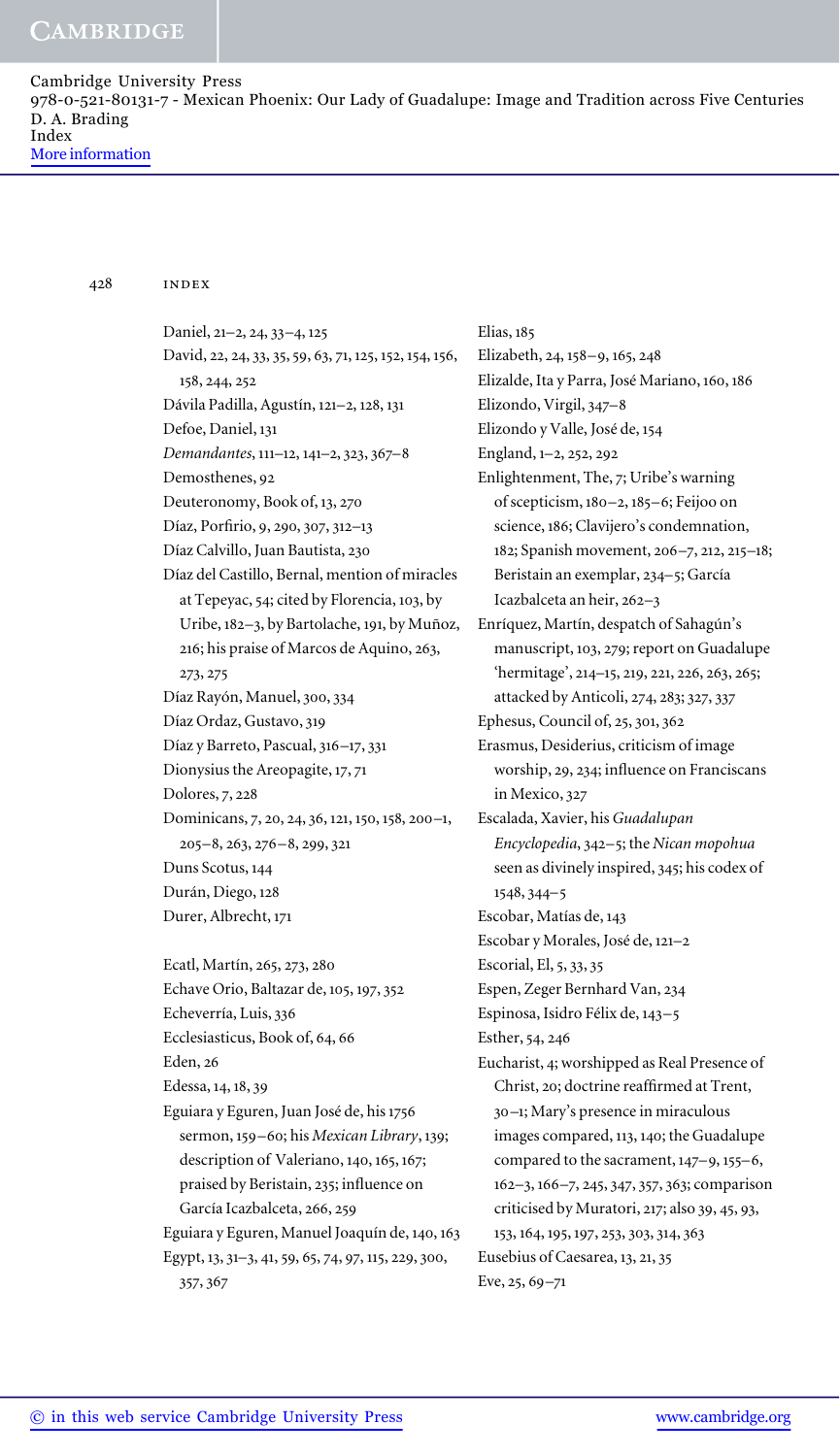### **CAMBRIDGE**

Cambridge University Press 978-0-521-80131-7 - Mexican Phoenix: Our Lady of Guadalupe: Image and Tradition across Five Centuries D. A. Brading Index More information

index 429

Exodus, Book of, 13, 24, 41, 59, 63, 74 Extremadura, 37, 180, 230; see also Guadalupe Ezekiel, 21, 28, 35, 72

Fabián y Fuero, Francisco, 234-5

Feijoo Montenegro, Benito Jerónimo, 131, 155; warning against superstitious worship of images,  $186 - 7$ ,  $216 - 17$ 

- Felipe de Jesús, St, 55, 127, 251
- Ferdinand VI, 133, 158, 196
- Ferdinand VII, 228, 231, 233
- Fichte, Johann Gottlieb,

Florencia, Francisco de, visit to Rome, 80; his Polestar of Mexico, 101-11; life and reputation, 102; the silence of Spanish chroniclers, 103-4; the 1666 Statements, 104; Indian sources of tradition, 104-7; Juan Diego, 107-8; miracles, 108; the sanctuary and its cult, 110-11; his accounts of images of Los Remedios, Zapopan and San Juan de los Lagos, 111-12; his citation of Amadeus of Portugal, 112-14; cited by Betancurt, 116, criticised by Sigüenza y Góngora, 117-18; first applied phrase 'non fecit taliter' to image, 99,  $111$ ,  $133$ ; his *Marian Zodiac*, 139-41; criticised by Conde, 198, by Mier, 224, 225-7, by García Icazbalceta, 264, and by Poole, 353, 255; also 123, 128-9, 146, 166, 173, 182, 184, 188-90, 207, 214, 235, 256, 306, 326, 329, 359,  $367$ 

Flowers gathered by Juan Diego, Sánchez' abundant list, 61, 63; Cruz: 'roses and flowers', 76; 1666 Statements: 'Flowers and roses of Alexandria commonly called of Castile', 78; Laso de la Vega: 'flowers of Castile', 86; Becerra Tanco: 'roses of Castile', 91; Florencia's abundant list, –, similar to Sigüenza y Góngora's list, 115; perennial supply of flowers, noted by

Mier, 222, and by García Icazbalceta, 264; Velásquez' mistranslation, France, 7-8, 252, 289-90, 300, 322; French Church an example, 292; French Revolution, 19, 199-201, 204, 230-2, 236, 248; the French, 228, 230-1, 240, 251, 290 Francis, St, 19, 23-4, 60, 107, 175-6, 180 Franciscans, 23-4; Murillo on Pilar, 37-9; Sor María de Agreda, 40; Amadeus of Portugal, 28-9, cited by Medina and Betancurt, 112-13, 116; conversion of Mexican Indians, 41-4; Torquemada's description of temple and chapel at Tepeyac, 43, 214-15; San Felipe de Jesús, 55, 251; Zumárraga and Juan Diego, 55-7, 60-3, 66, 78, 83-5, 106; Motolinia and Juan Diego, 86, 91; Sahagún and disciples, 87–8; Valeriano, their disciple, 92; Medina and Betancurt, 116; colleges of *propaganda fide*,  $143-5$ , 149; later praised by Rivera, 253-4, by Altamirano, 255, and by García Icazbalceta, 258-62, 266; the Statements of 1556, 269-73; Gante's painter disciples, 274-5; sharply criticised by Vera, 276-80, by Anticoli, 283-4, 287, and by Guerrero, 355–6; their Erasmian bias, 327–8; also  $128 - 9, 136 - 8, 141 - 3, 181 - 5, 187, 190 - 3, 205,$  $214 - 15, 222, 294$ Franco, General Francisco, 318-19 Freyre, Antonio, 323, 327

Gabriel, St,  $24-5$ , 28; guardian angel of Mexico, 109-10, 128; 137, 175 Galen, 80 Galle, Cornelius, Gálvez, Pedro, Gama, Antonio de, takes 1666 Statements, 77-9; editor of Becerra Tanco, 89, 91, 99; approves Florencia, 102; praises Sigüenza y Góngora,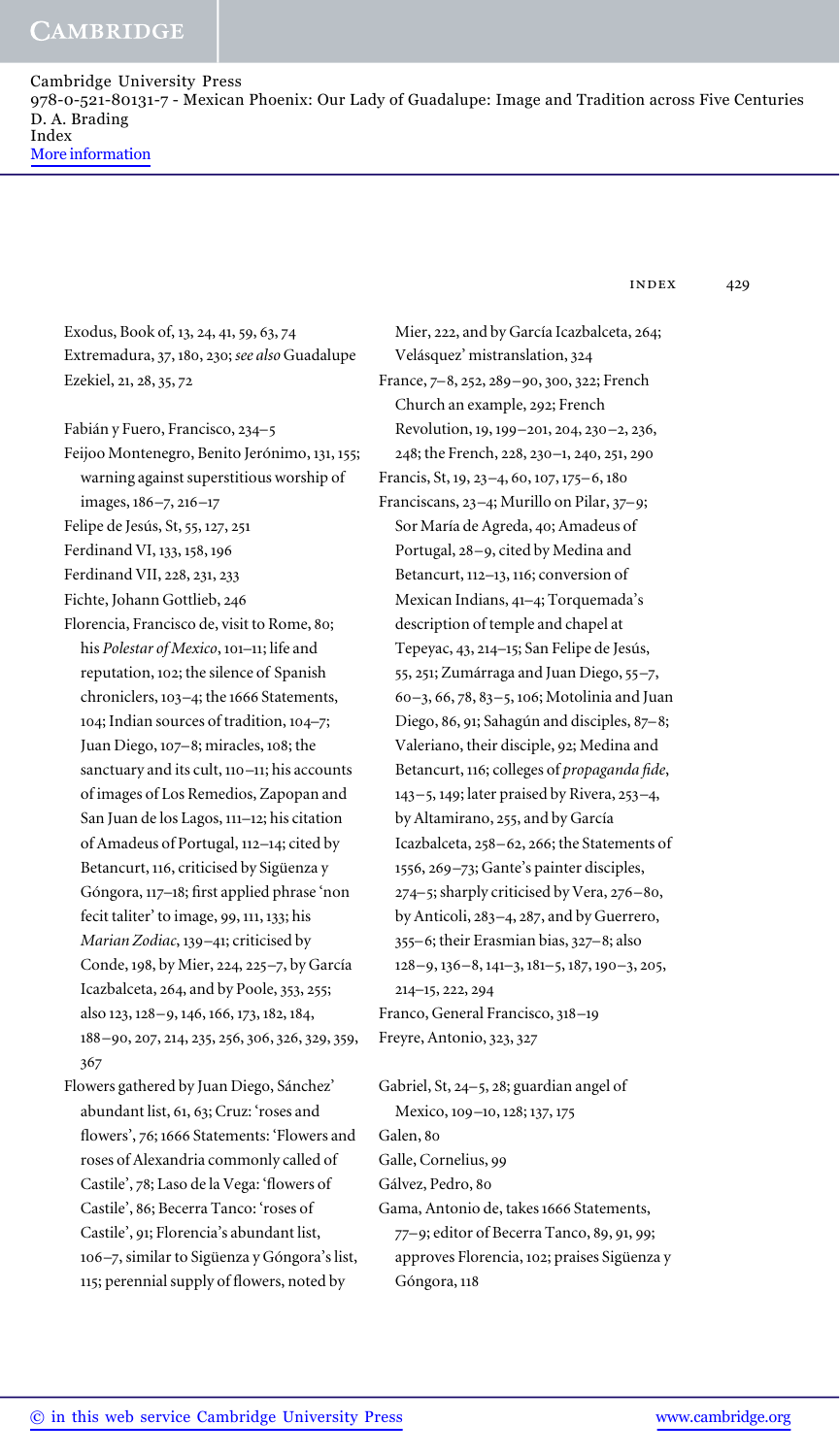430 index

Gamboa, Francisco Javier de, Gante, Pedro de, 43, 78, 223, 226, 255, 274, 324 Garcés, Julián, 221, 284 García, Bartolomé, García, Genaro, García, Gregorio, 150, 155, 206, 211 García Gutiérrez, Jesús, García Icazbalceta, Joaquín, 10-11; influence on Altamirano, 255; his rehabilitation of Zumárraga, 258-62; his Letter to Labastida, 262-5; absence of sources,  $263-4$ ; anachronisms,  $264-5$ ; his circle of friends, 265-6; publications, 266; Carrillo's reproach, 267-8; *Letter* published in Latin,  $272-3$ ; attacked by Anticoli,  $283-5$ ; Montes de Oca's eulogy,  $286 - 7$ ; also 295, 307-9, 324, 334, 343, 351, 353 García Panes, Diego, García de Mendoza, Fray, García de Torres, Julio, 237-8 Garcilaso de la Vega, El Inca, Garibay Kintana, Angel María, comment on *Nican mopohua*, 325-6; acceptance of 'primitive account', 326; attacked by O'Gorman, 326-7; criticised by López Beltrán, 334-5; 351-2, 357-8, 360 Gemelli Careri, Giovanni Francesco, Gerste, Aquiles, Gideon, 41, 51, 65 Ginés de Sepúlveda, Juan, 197, 284 Goicoechea, Juan de, sermon  $146-8$ ,  $153$ ,  $155$ ,  $165 - 7$ Goliath, Gómara, Francisco López de, 34-5, 41 Gómez, Francisco, 129-30 Gómez Farías, Valentín, Gómez Marín, Manuel, 218-19 González, Baltazar, 81, 88, 104-5, 189, 235, 327 González, José Antonio, 264, 274, 278, 287, 304 González, Juan, 326-7, 334, 337, 352

González Abencerraje, Calixto, González del Pinal, José, Gorostieta, Enrique, 314-15 Granada, 34, 37 Great Britain, 127, 149 Greek Fathers of the Church, 4, 6, 60, 74,  $96 - 7, 148 - 9, 155 - 6$ Grégoire, Henri, 210, 221 Gregory the Great, St, 18, 136, 159, 217 Gregory XIII, Gregory XVI, 319 Gregory Nazianzus, St, 96, 148, 153 Grijalva, Juan de, defence of creole talents,  $45 - 6$ , 121, 131 Guadalajara, 111, 127, 147, 251-2, 262, 267, 274, 284, 294-5, 301, 309, 317, 333 Guadalupe, Imperial Order of, 238-9 Guadalupe Hidalgo, Treaty of, 243, 291 Guadalupe of Extremadura, Our Lady of, medieval origins, 36-7, cited by Cisneros, 50, and Sánchez, 57; comparison with Mexican image, 77, 103; history by Francisco de San José, 135-7, 150, 182, 198, 220, 256, 300; letters of Diego de Santa María, Guadalupe of Mexico, Basilica of St Mary of, Philips' description of first chapel,  $1-2$ ; 5-6, 8-10; replacement of Tonantzin's temple, 43; chapel visited by don Juan, 48; second sanctuary consecrated in 1622, 54, described by Sánchez, 66-8, and by Florencia, 110-11; third sanctuary constructed 1695-1709, 110-20, sermon preached at consecration,  $146-8$ , description of retables and renovation, 199-201; engraving by Gualdi, 241; renovation by Plancarte, 294-5, sermons, 298-302; Cuevas' criticism, 306-7; further renovation, 317-18; modern basilica built,  $335 - 7$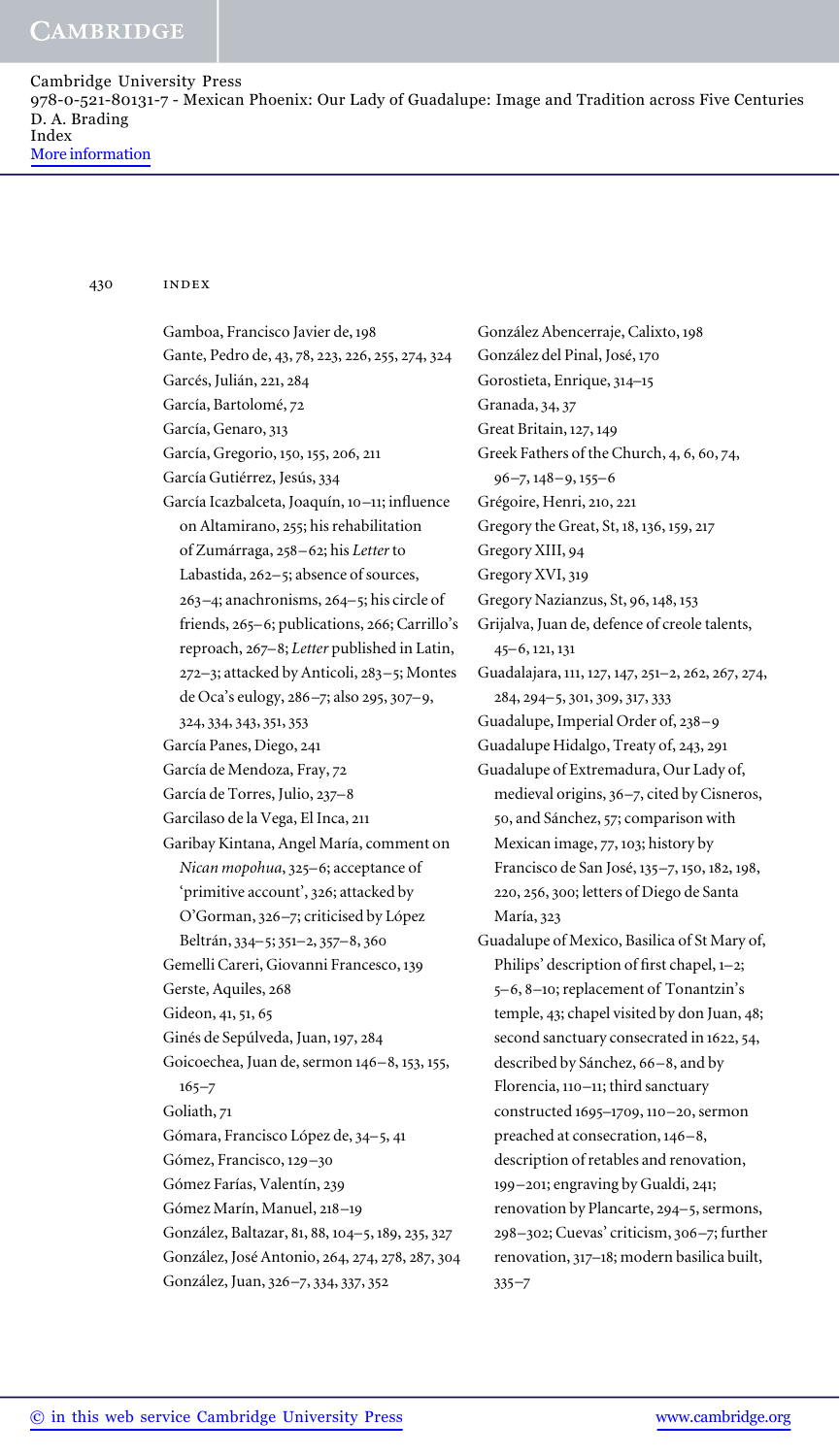index 431

Guadalupe of Mexico, Our Lady of, the image first described by Sánchez, 64-5; followed by Florencia,  $108-11$ , by Cabrera,  $170-3$ , by Uribe, 184, by Bartolache, 193-5, by Conde and Alcíbar, 196; its universal quality, by Cuevas, 291, by Troncoso y Paso, 274-5; erasure of the Virgin's crown, 304-7, 335; *see also* Iczotl Guanajuato, 127, 228-9, 233, 313 Guatemala, 131, 191, 252 Guerrero, José Luis, 349, 353-7 Guerrero, Vicente, 237, 240 Guerrero, y Torres, Francisco, Guipuzcoa, 214 Guridi y Alcocer, José Miguel, comment on Mier's sermon, 204; his critique of Muñoz,  $218 - 20, 226, 242 - 3$ Gutiérrez, Rafael, 194-6 Gutiérrez Dávila, Julián, Guzmán, Martín Luis, his anti-clerical  $outburst, 318 - 20$ Habana, 9, 297 Habsburgs, 5, 11, 33-40 Hannah, 24, 367 Hawkins, John, Hebrews, 16, 31, 33, 205, 211 Henry VIII, 288 Herboso, Pedro, Herculaneum, 202 Hernández y Dávalos, Juan E., 263, 265 Hernández y Illescas, Juan Homero, Hidalgo, Miguel, 78, 200, 228-30, 232, 301,  $312, 319 - 20, 330$ Hiercoles, 37, 55 Hieroglyphics, 172, 187, 201-2, 205-6, 210-11, 223, 365 Higuera, Román de la, 37, 216, 222, 264, 273 Hildegard, St, 40, 282, 337 Hippocrates, 80, 122

Holy images, *see* Images Holy Land, 290, 299 Holy Spirit, 17, 29, 32, 50, 83, 164, 173, 178, 274, 278, 310, 329, 362-6 Holy Shroud of Turin, Homer, 234 Horeb, 13, 28, 63, 66, 75, 98, 101, 154, 156, 159, 300, 338, 367 Huajuapan de León, Huasteca, 110, 312, 331 *Huei tlamahuiçoltica . . .* (*The Great Happening*), 81–8; authorship, 87–8; first complete translation by Velásquez, 324; Garibay's comments, 325-6; reassessment of authorship by Sousa, Poole and Lockhart, 357-60; see also Nican mopohua and Laso de la Vega Huejutla, 311, 338 Huerta, Victoriano, Huitzilopochtli, 42, 44, 47, 50, 104, 206, 244, 307, 310, 363 Humboldt, Alexander von, Hurtado de Mendoza, José, Ibarra, José de, 131, 170-1, 197 Ibarra y González, Ramón, Iconoclasts, Greek, 4, 15, 18; Protestant, 29-30; Liberal, 217-18 Icons, *see* Images Iczotl palm, the substance of the Guadalupe canvas according to Becerra Tanco, 93, 95, by Cabrera y Quintero, 131, by Miguel Cabrera and Veytia, 170, by Bartolache, 190, 194-5; by Conde and Alcíbar, 196, by Mier 223; contrary opinions, Sánchez, 64, the Statements of  $1666, 78-9$ , Beristain, 236, López Beltrán, 335; undecided, Florencia, 108, García Icazbalceta, 264 Ignatius of Antioch, Ignatius Loyola, St, 3, 32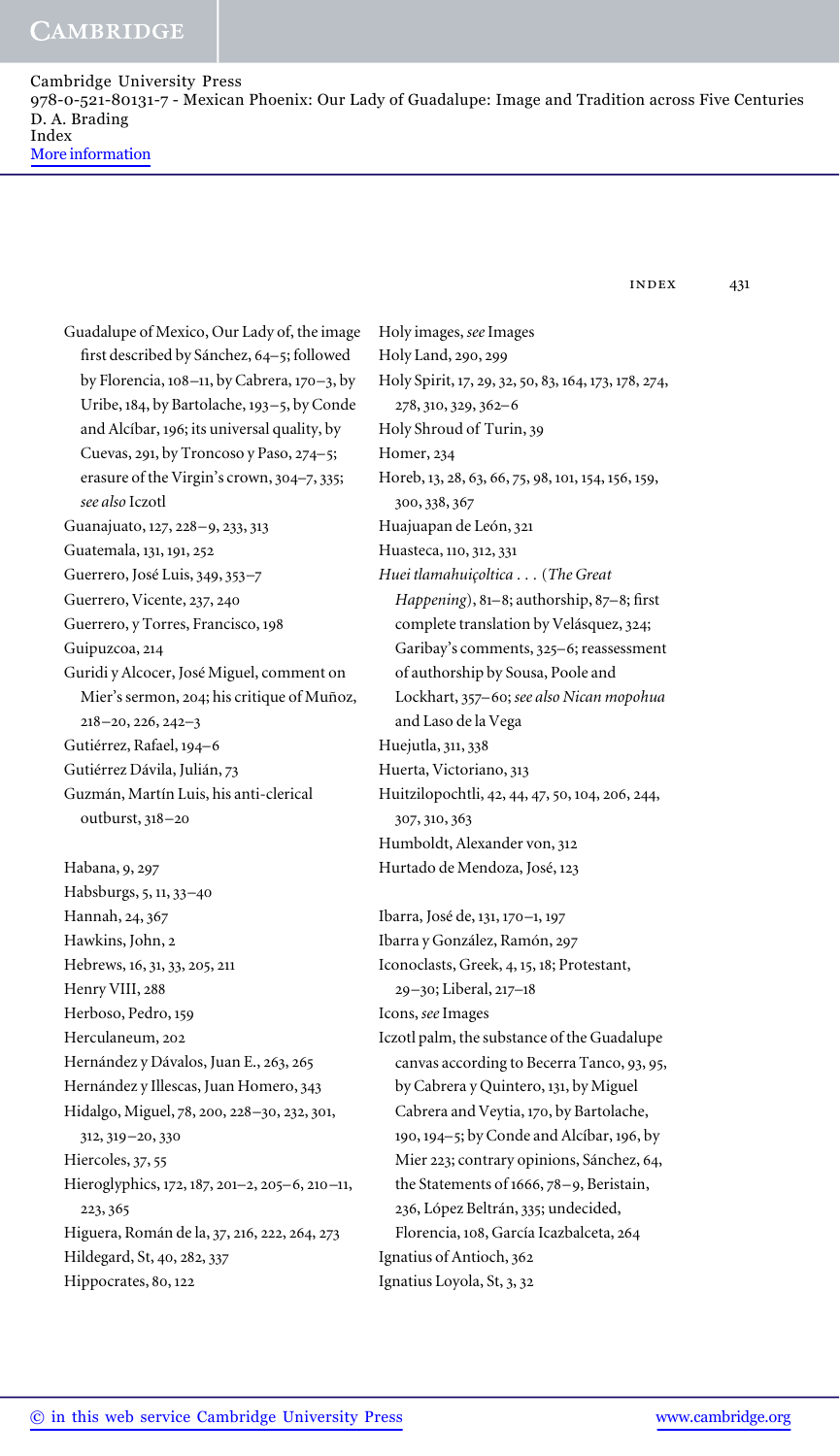432 index

Iguala, Plan of,  $236 - 7$ Images, holy, veneration approved by Second Council of Nicaea, 15, and defended by St John Damascene and St Theodore of Studies, 14-19; Amadeus of Portugal's doctrine of Real Presence of Mary in miraculous images, 28, cited by Florencia, 112-14; cult defended by Murillo, 37-40, by Grijalva, 46-7, by Cisneros, 47-53; Florencia the historian of holy images,  $111-14$ ,  $139-41$ ; cautions on superstition, Feijoo, 186-7, Muratori, 217, and Jovellanos, 217-18; absence of theology of images in modern Catholic Church,  $361 - 2$ 

Immaculate Conception of Mary, 4, 33; the Guadalupe a representation of,  $76 - 7$ , 127, 148-9, 156, 161-2, 165, 173, 298; the feast of, 77, 80-1, 96, 98, 172, 182, 219, 224, 267, 294; Pius IX's definition of dogma, 279, 282, 292, 300, 307, 309

Incas, 206, 212

Indianos, 155-6, 167, 179-80, 206, 311-13, 353

- Indians,  $1-2$ , 5, 10; conquest and conversion,  $42-3$ ; the disciples of Franciscans,  $43-4$ ; devotion to Los Remedios, 47, 52-3; Indian Statements of  $1666$ ,  $78 - 9$ ; pilgrimage to Tepeyac, 110; suffering plague, 121-3; Juan Diego in paintings, 178-9; Rivera's sermon,  $252-3$ ; at coronation of  $1895$ ,  $297$ ; Manríquez on need to incorporate Indians in Church, 311-12; Corripio Ahumada's pastoral letter, 340; see also Juan Diego and *Nican mopohua* Innocent III, 50, 217
- Innocent X, 96
- Irenaeus,
- Isaac, 66, 367
- Isabella the Catholic, Queen, 136, 159, 302 Isaiah,  $16$ ,  $20 - 1$ ,  $63$ ,  $65$

Israel,  $13$ ,  $20-1$ ,  $24-6$ ,  $33$ ,  $59$ ,  $72$ ,  $118$ ,  $152-3$ ,  $155$ , 201, 229, 246 Ita y Parra, Bartolomé Felipe de, first proposed Virgin as patron, 124-5; one of four delegates swearing oath of fealty, 125, 131; his neo-platonic, typological sermons, 165-71, 175, 329, 338 Italy, 2, 34, 81, 182 Iturbide, Agustín de, 8, 236, 288, 290 Iturri, Francisco José, 212, 219 Ixmiquilpan, the Christ of, 119, 124, 143, 193 Ixtle, 95, 108, 170, 170, 190, 194, 197; see also Iczotl Izamal, Our Lady of,

- Jacob, 26, 39, 63, 65–6, 111, 144, 175, 299
- Jacobins,  $201, 309 10$
- Jacona, 293-4, 306
- Jalisco, 313
- James, St, 3, 7, 19, 33, 36-40, 75, 186, 202; see *also* Santiago
- Jansenists, 186, 216, 221, 224–5, 233, 282–3
- Jeremiah, 156, 250, 300
- Jericho, 125, 147
- Jeronymites, 37, 136, 323, 355
- Jerusalem, 5, 9, 15, 21, 25-6, 29-30, 33-5, 41, 44, 60, 116, 125, 146-7, 165, 201, 248, 258, 329, 333, 363
- Jesuits, 4, 6; role in Counter-Reformation, 32; Cruz, 76-7; González, 88; Robles, 99; San Miguel, 99; Florencia, 101-14; Martínez, 123; Zappa and Salvatierra, 123; López, 132-3; Lazcano and Florencia, 139-40; Goicoechea, 146-8; Paredes, 151-2; Lazcano, 160-2; Castañeda, 162-3; Carranza, 163-5; expulsion, 179, 199; Clavijero, 187-8; Artola, 272; Anticoli, 272-4, 281-5, 317; Díaz Rayón, 300; Cuevas, 322-4, 335, 353; Escalada, 242-3; also 169,
	- $212, 231 2, 266, 272, 326, 358$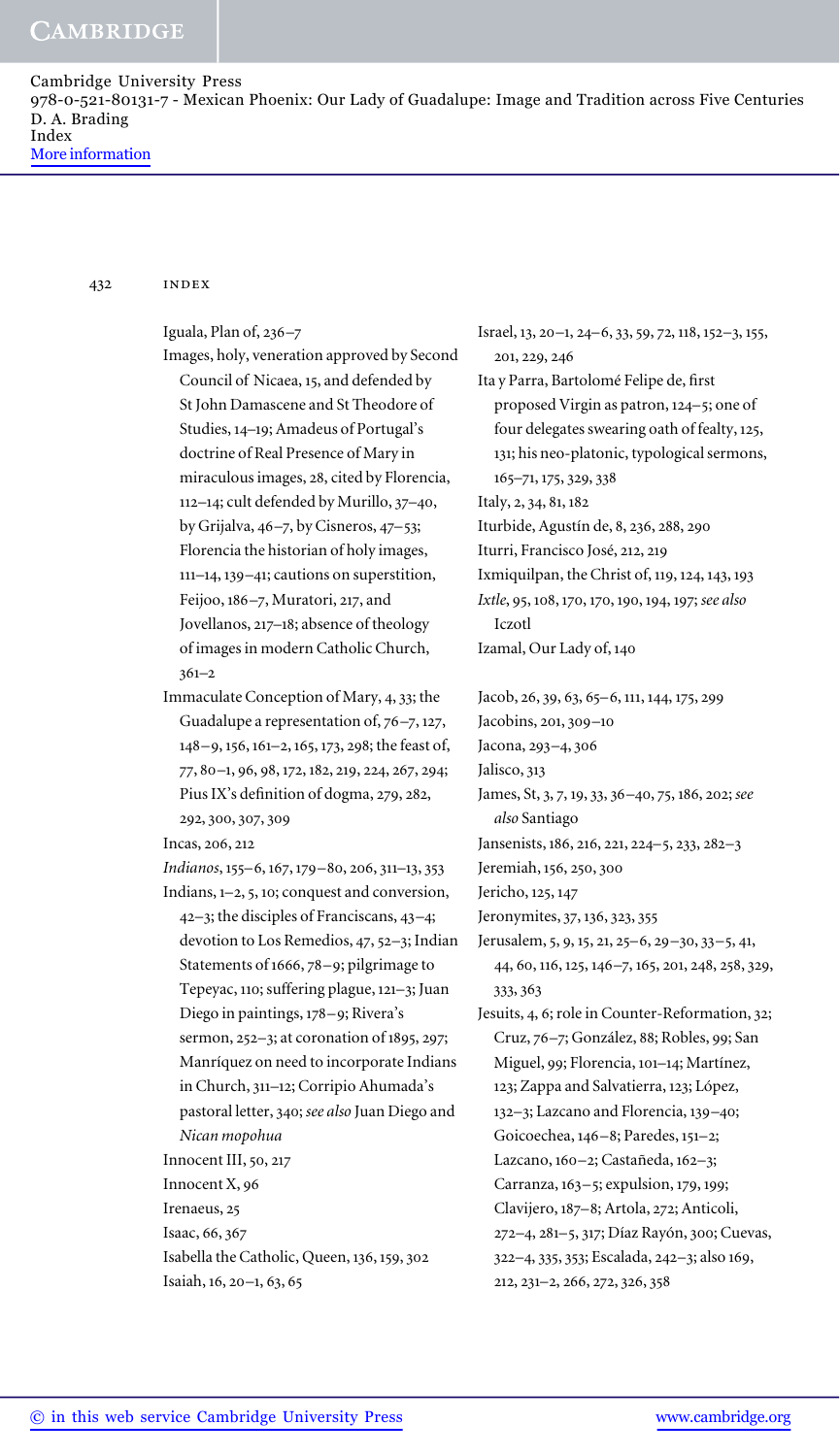index 433

Jews,  $21-2$ , 33, 45, 146, 159 Jiménez, Ismael, 245 Jiménez Moreno, Wigberto, Jiménez Samaniego, José Joachim di Fiore,  $22-3$ ,  $58$ ,  $163$ Joan of Arc, Jonah, Jonathan, 63 John the Baptist, St, 43-72, 159, 248, 338, 367 John the Evangelist, St, 5, 39, 58, 63, 66, 69, 100, 112, 114, 133, 144, 158, 160-1, 163, 166, 173-5, 193, 302, 333, 367; see also Apocalypse and Woman of the Apocalypse John Chrysostom, St, 17, 153, 156, 234 John Damascene, St, 4; defence of icons,  $15-18$ ; application of typology to Mary, 21, 24-6; works reprinted in Latin, 30; cited by Jesuits, 32; cited by Murillo, 39, by Cisneros, 50, by Sánchez,  $58-60, 65$ , by Picazo, 149, by Ita y Parra, 152-5, 166; rejected by Muratori, 217; in engraving, 161, 362 John Paul II, 10-11; first visit to Mexico, 338; his statue at Tepeyac, 339; beatification of Juan Diego, 340; names Our Lady of Guadalupe patron of America, 341; 344, 349, 361 John of Pecham, Joseph, St, Jovellanos, Gaspar Melchor de, 208, 217-18, 221 Juan, don, the Virgin appears to him, 47; cured by Our Lady of Guadalupe, 48, 68, 86, 106; surnamed 'del Aguila', 72, 'de Tovar', 111, and 'Juan Diego called Cequauhtzin', 116 Juan Bautista, the Annals of,  $266$ ,  $274$ ,  $324-5$ , 327 Juan Bautista, Fray, 44, 139, 191

Juan Bernardino, 57, 61, 63, 78, 87, 90, 92-3, 102, 175 Juan Diego, 5-6, 10; Sánchez' apparition narrative,  $55-7$ ,  $60-4$ ; the 1666 Statements, 78-9; the *Nican mopohua*, 83-6; his virtuous life, 66, 86-7, 91-4, 107-8; figures as Mexican Moses, 61, 75, 101, 156-7, 357, 358, 367-8; as Santiago of Mexico, 60, 367-8; portrayal, 173-9, 294, 332; his personal copy of the Guadalupe, 107, 130, 241, 367; scepticism as to existence, 222,  $263-4$ , 349; beatification process, 311–12, 322, 331-5, 337-8, 340-1; personification of the poor,  $345-51$ ; as poor prince,  $356-7$ ; figurative interpretation,  $341, 367-8$ ; named Quauhtatoatzin by Sigüenza y Góngora, 117, Guauhtlatoatzin by Corripio Ahumada, 340, and Cuatliztactzin by Salazar, 356; also 96, 202, 204, 229, 233, 240, 272, 275, 283, 295, 302, 316, 320-1, 361; *see also Nican mopohua* Judaea, 158-9 Julian of Erculum, 58 Julius II, 28, 31 Juárez, Benito, 244-5, 251, 289, 319-20, 323

Kant, Immanuel, Kircher, Athanasius, 32, 115, 158, 210-11 Klauber, Joseph Sebastian and Johann Baptist, 134, 178

Labastida y Dávalos, Pelagio Antonio de, 8; reorganisation of Mexican Church, 251, –; commissions Garcia Icazbalceta's Letter, 262, 268, 272, 308; coronation of the Virgin, 292, 294-5; eulogy by Montes de Oca, 290; 280, 312, 317, 398 Labre, St Benedict Joseph, Lafaye, Jacques, Lamennais, Felicité Robert de,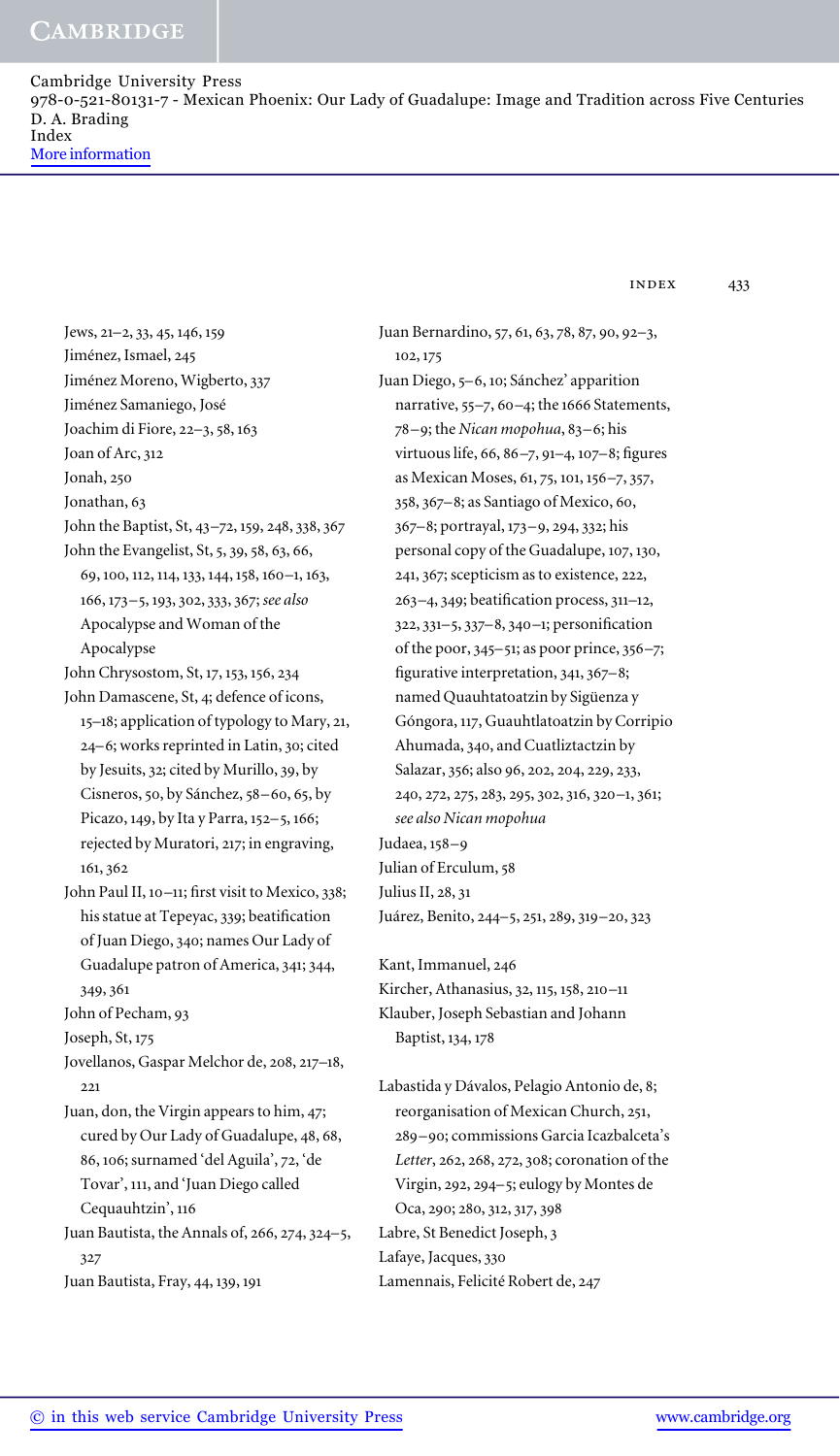434 index

Lanciego y Eguilez, José, 123, 152 Landa, Diego de, Lapierre, Cornelius, 148-9, 156, 163 Lara Mogrovejo, Antonio de, Las Casas, Bartolomé de, 122, 197, 206, 221, 254, 259-60, 284, 298, 301 Laso de la Vega, Luis, praise of Sánchez, 70; his *Huei tlamahuiçoltica*, 81-8; in part translated by Becerra Tanco, 91-2; his authorship denied in favour of Valeriano, 91-2, 117-18; his work fully translated by Velásquez, 324; his authorship restored by Sousa, Poole and Lockhart, 352, 358-60;  $103 - 4, 106 - 8, 114, 129, 138 - 9, 183 - 5,$ 189-90, 198, 220, 222, 235, 243, 263-4, 274, , , –, , , ; *see also* Valeriano and *Nican mopohua* Latin,  $89 - 90, 92$ Latin America, 312, 318, 321, 347 Launoy, Jean de, Lawrence, David Herbert, Lazcano, Francisco Javier,  $139, 160 - 1, 165 - 6$ , 169,338 Le Clerc, Jean, Leo III, 15 Leo XIII, 300, 317, 341 León, 251, 289, 314 León, Luis de, León, Nicolás, 262, 266, 268 León y Gama, Antonio de, Lepanto, 178 Lerdo de Tejada, Sebastián, 245, 289-90 Levi, the Tribe of, Liberals, 8; Mier, 224-5; at Cadiz, 230-2; in Mexico 239-40, 239; the Reforma, 244-6; attack on Church,  $251-2$ ,  $261$ ,  $289-90$ ,  $297$ ,  $318$ ; Altamirano, 255-6, 287; 300, 302-4, 309-10, 319, 330 Liberation theology, 331, 342, 345-7, 356  $Lima, 3, 80, 129, 159$ 

Lobato, Juan Antonio, Lockhart, James, 258-9 London, 210-11 López, Andrés, López, José, 48 López, José Francisco, 132-3, 135, 169, 196 López Beltrán, Lauro, his Cristero antecedents, 331-3; his campaign to beatify Juan Diego, 331-5, 337-8; 343, 356 López de Jesús, Melchor, 143 Lorenzana y Buitrón, Francisco Antonio de,  $179 - 81$ Loreto, Our Lady of, visit to the Santa Casa by Montaigne, 2; image seized by French, 7; medieval origin, 28; Renaissance rebuilding,  $31$ ; its own feast day,  $80-1$ , 99, 102, 135, 279, 369; Florencia's visit, 111; copy of image brought to Mexico, 123; 'non fecit taliter' phrase applied to image,  $180, 274$ ; scepticism of tradition, 205, 216, 39, 125, 220, 269-70, 276, 282, 303 Losa, Pedro, 309 Los Remedios, Our Lady of, 4; cited by Grijalva, 46-7; history by Cisneros, 47-53; sanctuary, 51-2; compared with Guadalupe by Sánchez, 57, 68–9, 71–2, by Cruz, 76–7, by Laso de la Vega, 86-7, by Valladolid, 112, by Betancurt,  $116$ , by Ita y Parra,  $153-4$ ; history by Florencia, 111-13; entrances in Mexico City, 52-3, 111, 119, 123-4, 140-1, 240; presence in 1810, 230; poem by Betancourt, 325, 329; 206, 223, 234, 367 Lourdes, 9, 283, 292, 300, 303, 305, 309-10, 322,  $348$ Loyzaga, Manuel de,  $141-2$ ,  $300$ Luke, St, 3; his icons of Mary,  $14$ ,  $18$ ,  $27-8$ ; carver of Guadalupe of Spain, 36, 77, 136, of Our Lady of Loreto, 39; illustrations of him as artist, 27, 144; his Visitation text used in

office of Guadalupe,  $158-60$ ,  $252$ ; also  $36$ ,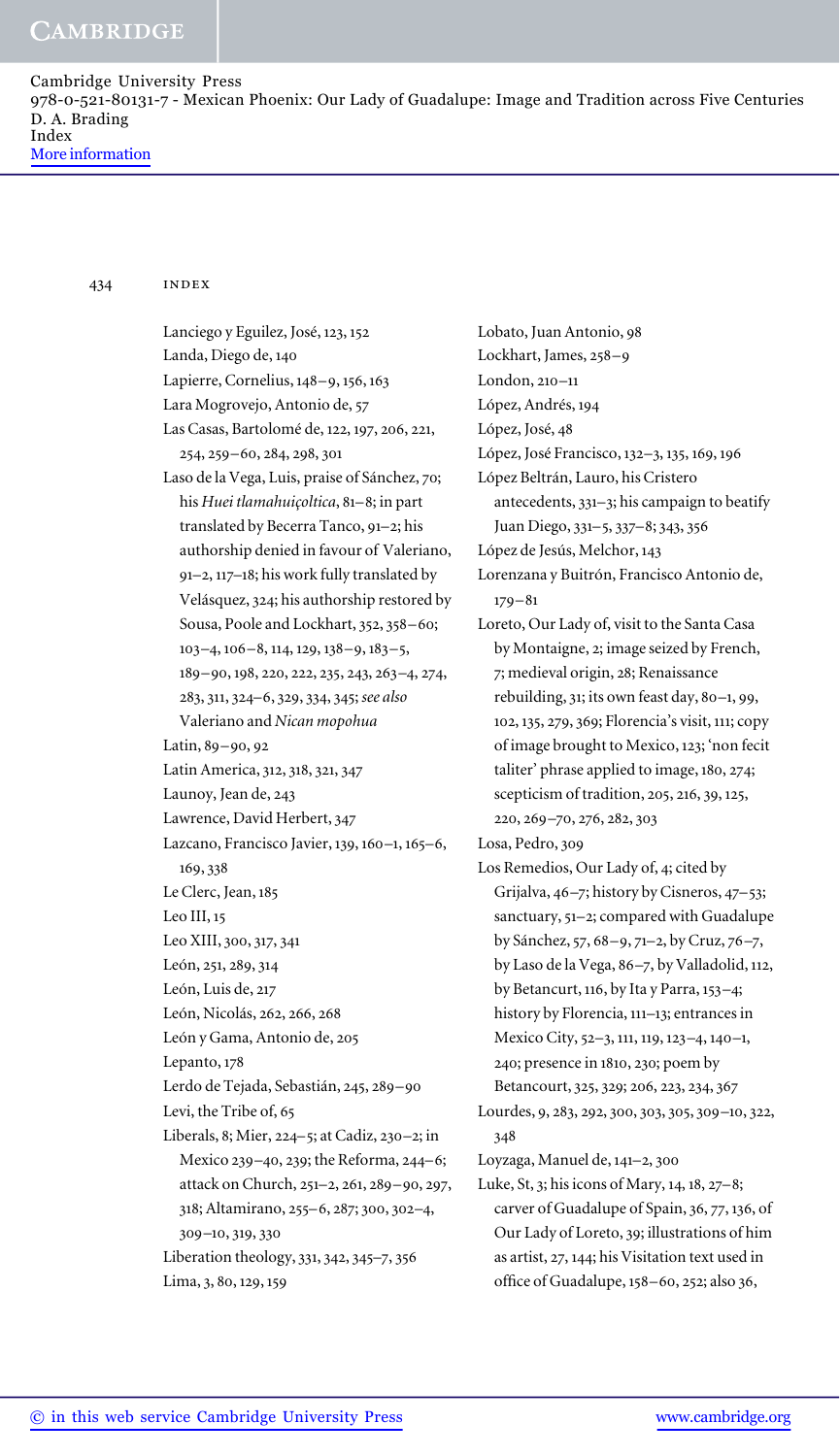### **CAMBRIDGE**

Cambridge University Press 978-0-521-80131-7 - Mexican Phoenix: Our Lady of Guadalupe: Image and Tradition across Five Centuries D. A. Brading Index More information

| 61, 63, 114, 135, 150, 165, 175, 180-1, 252, 270,   | Mayas, 206                                      |
|-----------------------------------------------------|-------------------------------------------------|
| 276, 304, 329, 345, 367                             | Maza, Francisco de la, 328-30, 334, 353, 360,   |
| Luther, Martin, 29, 41, 74, 149, 180-1, 186, 239,   | 402                                             |
| 280, 288, 300, 309                                  | Medina, Baltazar de, 108, 111, 113, 116, 123    |
|                                                     | Medina Ascencio, Luis, 337                      |
| Mabillon, Jean, 182, 185, 188, 205, 226             | Medina Picazo, Ventura de, 119                  |
| Madero, Francisco, 313                              | Medina y Sarabía, Felipe Cayetano, 125, 131     |
| Madrid, 7, 95, 101, 114, 132-3, 137, 154, 237, 242, | Mejía, Miguel, 291                              |
| 269, 271                                            | Meliapor, 202, 206                              |
| Magnificat, The, 162                                | Mendieta, Jerónimo de, 41, 43, 45, 74, 107,     |
| Mahomet, 24, 229                                    | 116-17, 129, 182, 191, 255, 262-3, 266-7, 274,  |
| Maistre, Joseph de, 247                             | $278 - 9$                                       |
| Malachy of Armagh, St, 164, 200                     | Mendoza, Francisco de, 98, 165                  |
| Maldonado, Francisco Severo, 228                    | Menéndez, Rafael, 299                           |
| Malvenda, Tomás, 154, 159                           | Menéndez, Pelayo, Marcelino, 266                |
| Mancera, marquis of, 79                             | Mengs, Anton Rafael, 196                        |
| Manozca, Juan de, 70                                | Mercedarians, 47, 98, 111, 148                  |
| Manríquez y Zárate, José de Jesús, proposes         | Messiah, 116, 205, 210-11                       |
| beatification of Juan Diego, 311-12, 322, 331,      | Mexican Revolution of, 1910-40, 10, 312-14,     |
| 337-8; support of Cristeros, 312, 317, 331          | $318 - 20, 333$                                 |
| Manso y Zúñiga, Francisco, 54, 119                  | Mexican nation, 167-8, 228-32, 237-40, 244,     |
| Marcos de Aquino, 10, 223, 258, 263;                | 288, 299-301, 303, 311-12, 318, 320, 340-1      |
| Statements of 1556, 271; Paso y Troncoso            | Mexico City, 1-2, 5-6, 41, 48, 59, 116; Meztli, |
| signalises, 274-5; cited by Díaz del Castillo,      | 147; Metzico, 150; plague of 1737, 120-6;       |
| 275; dismissed by González, 274, by Vera,           | Virgin as patron, 127-8; saved by Los           |
| 278, by Anticoli, 283, by Chávez, 305; by           | Remedios in 1810, 230; 233, 237, 261, 267,      |
| Velásquez, 324-5; 327-9, 337; danger of             | 286, 289, 300, 318                              |
| docetism, 366                                       | Michael, St, guardian angel of Mexico, 57-9,    |
| Margil de Jesús, Antonio, 143-5, 149, 185, 220      | 64, 69, 109-10, 128-9, 147, 152, 164-5, 170,    |
| María Lucía, 86, 91, 107                            | $173 - 5$                                       |
| Martí, Manuel, 131, 139, 154-5, 235                 | Michelangelo Buonarroti, 129, 170, 275          |
| Martínez, Juan, 123                                 | Michoacán, 236, 238, 246-7, 251, 253            |
| Martínez, Luis María, 318, 320-1, 335               | Middle Ages, 12, 19-20, 34                      |
| Massaguer, Juan de, 271                             | Mier, Fray Servando Teresa de, 7; Conde's       |
| Matthew, St, 98, 114, 153, 180, 197, 309, 345, 356, | condemnation, 200, 204; his Guadalupan          |
| 367                                                 | sermon, 201-4; dependence on Borunda,           |
| Maurists, Congregation of, 216, 185                 | 204-6, 223; exile, 208-12; letters to Muñoz,    |
| Maximilian, 255, 289-90                             | 220-5; political role, 225-7; 236, 241-2, 256,  |
| Mayans y Siscar, Gregorio, 131, 137, 216-17,        | 261, 263; influence on García Icazbalceta,      |
| 234, 262                                            | 265, on Andrade, 273, on Nebel, 356, on         |
|                                                     |                                                 |

index 435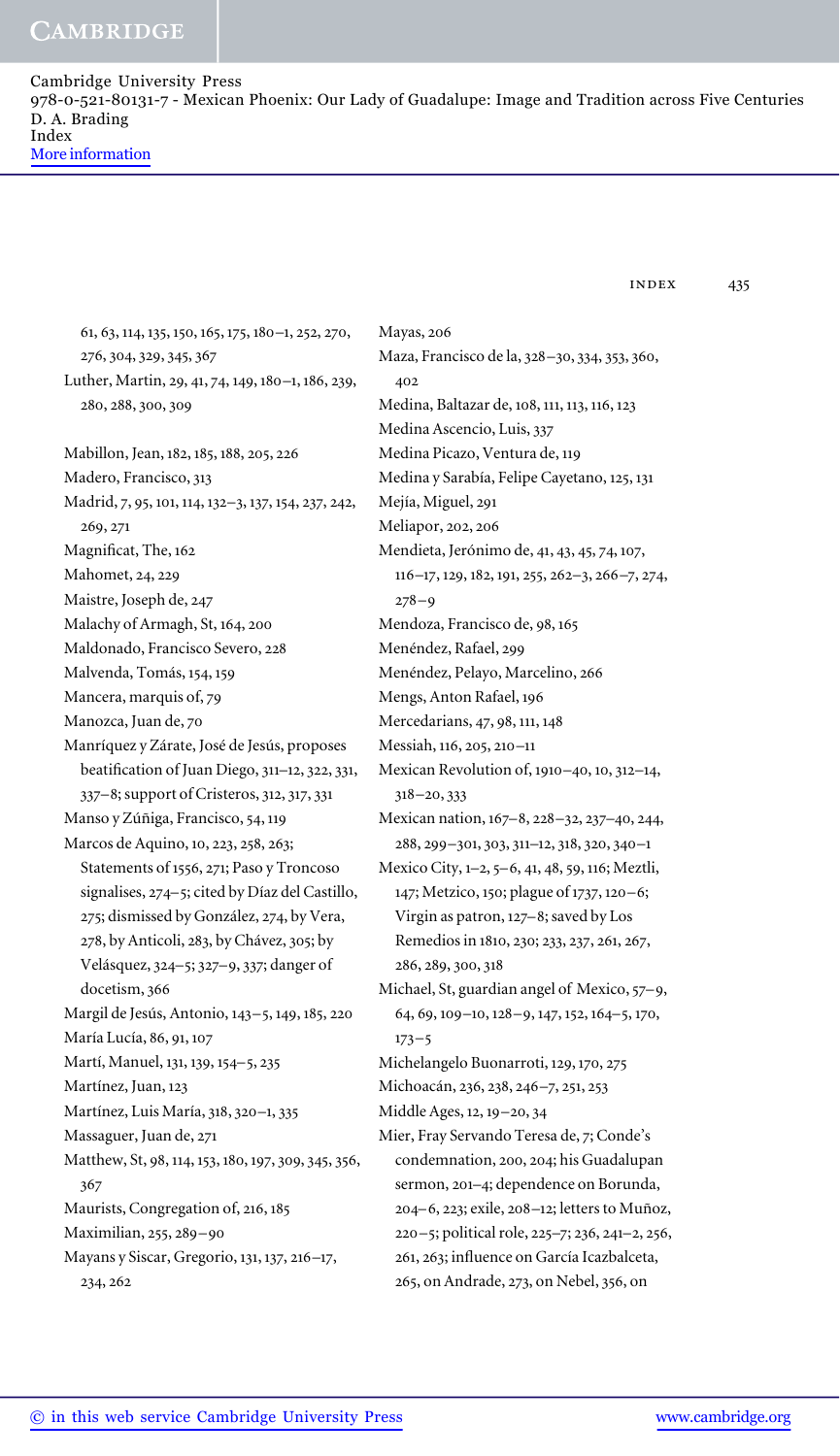#### 436 index

O'Gorman, 327-8; criticized by Anticoli, 283, 327, 334 Milton, John, Mina, Javier, Miralles, Cristóbal de, Miramón, Miguel, Miranda, Francisco Javier, Miranda, Miguel Darío, Moctezuma, 59, 79, 160, 252, 290 Mogrovejo, Toribio de, Monroy, Juan de, 107, 131 Montaigne, Michel, Montesacro, 37 Montes de Oca y Obregón, Ignacio, eulogy of García Icazbalceta, 286; eulogy of Labastida, 290, 292; eulogy of Plancarte, 306, 309 Montesquieu, Charles Secondat de, Montserrat, Our Lady of, 2-3, 50, 53, 57, 182, 220, 254, 270, 276, 300 Montúfar, Alonso, 1-2, 5, 10, 182, 215, 266,  $269 - 74, 276, 278 - 80, 327 - 8, 338$ Morelia, 246-7, 267, 289, 294, 316 Morelos, José María, 229, 234, 290, 310-20 Moreno y Castro, Alonso, 125, 131, 152 Morgan, Edgar, 295, 325 Morlete Ruíz, Juan Patricio, 170, 178 Morrow, Dwight, 316, 331 Moses, 5, 13, 15-16, 20-2, 28, 41, 50-1, 61, 63, 65, 71, 74, 98-9, 101, 112, 148-9, 152, 154, 156, 165, 222, 226, 300, 303, 309, 333-4, 338, 357, , ; *see also* Juan Diego; Cortés Motolinia, Toribio de Benavente alias, 41; influence on Juan Diego, 86, 91, 107-8; 182, 261-3, 274, 278, 281, 327, 355 Moya de Contreras, Pedro, 182, 215 Munguía, Clemente de Jesús, 8, 246-50 Muñoz, Juan Bautista, 7, 11, 208, 210; his sceptical *Memorial*, 212-16; printing of statements by Enríquez and Sahagún,

 $214-15$ ; formation in Valencia,  $216-17$ ; reply by Guridi,  $218-20$ ; letters of Mier,  $220-8$ ; criticism of Tornel, 242-3; influence on García Icazbalceta, 263-5, on Andrade, 272; dismissed as Jansenist, 283; 327, 334, 343, 353 Muñoz de la Torre, Alonso, Muratori, Lodovico Antonio, 217, 224 Murillo, Diego, his history of Our Lady of Pilar, 37-8; possible influence on Sánchez, 57, 60, 169, 367 Murillo, Esteban, Muslims, 5, 19

Nagasaki, martyrs of, 55, 292 Nahuatl, 2, 6, 10, 42, 44, 81-8, 91-3, 102, 129-30, 137-9, 183-5, 189-91, 198, 214, 222, 225, 255, 264-5, 278, 283, 302, 322-6, 333-4, , –, –; *see also Nican mopohua*; *Huei tlamahuiçoltica* Napoleon Bonaparte, 7-8, 230-2, 234 Napoleon III, Navarro, Mariano, Navarro, Miguel, Navas de Tolosa, Las, Nazareth, 3, 28, 110-11, 158-9, 162, 205, 276, 282 Nebel, Richard, 345-8, 355 Neo-platonic theology, 6, 8, 32, 96-8, 155,  $165 - 6$ , 217, 303 New England, 12, 261 New Mexico, 317 Newton, Isaac, 186, 235 Neyra, José Luis, Nezahualcoyotl, 90, 117, 211, 255 Nezahualpilli, Nicaea, Second Council of (Seventh General Church Council), approves veneration of holy images, 15; cited by Council of Trent, 35; also by Cabrera, 127, by Picazo, 149, by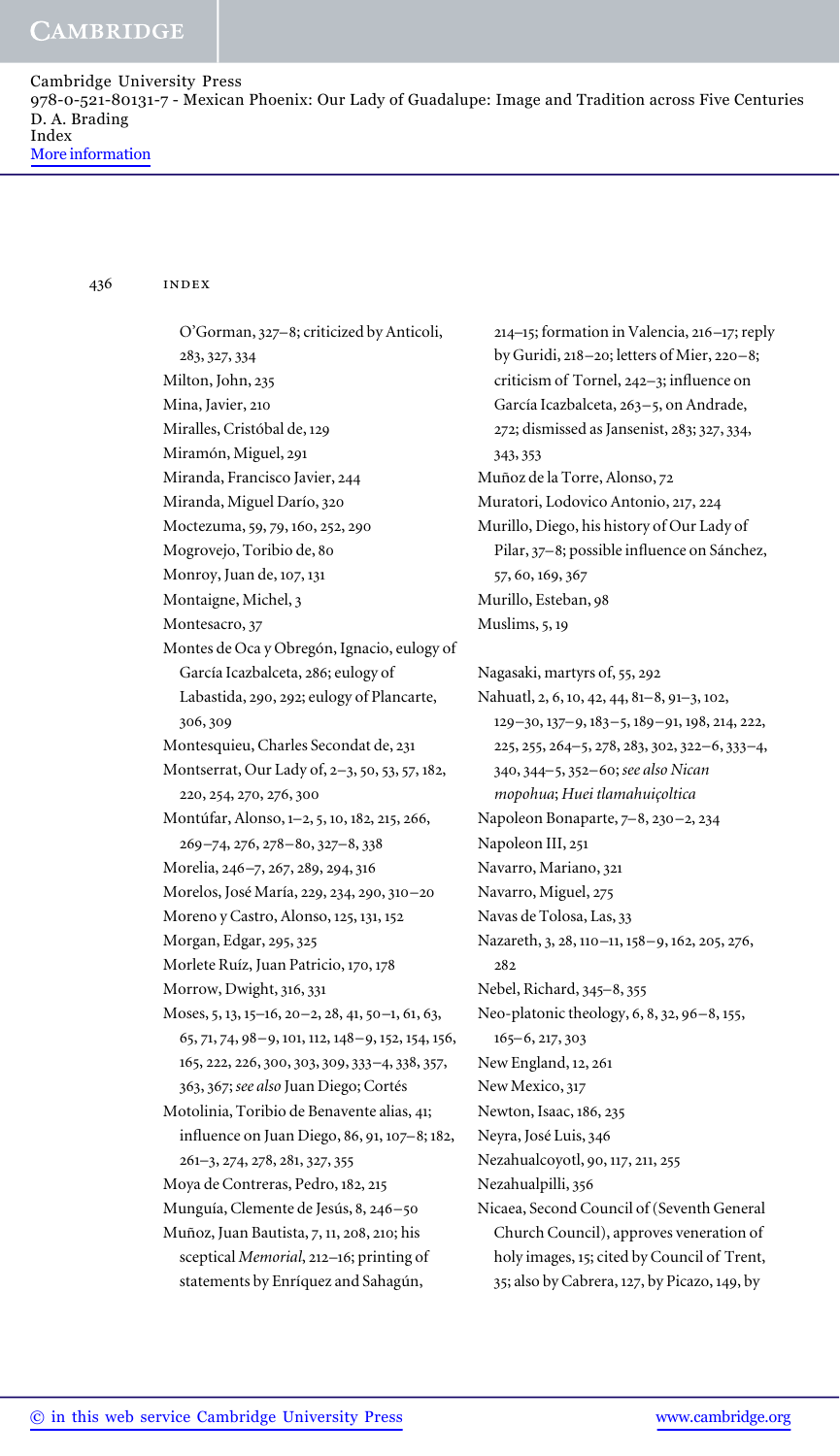index 437

Feijoo, 187, by Vera, 276, 280, by the Second Vatican Council, 361, and by the *Catechism of the Catholic Church*, 361-2 *Nican moctepana*, 86-7, 359 *Nican mopohua* (Here is recounted), 10-11; the text,  $83-8$ ; Becerra Tanco translates and affirms native author, 89-91; Sigüenza y Góngora names Valeriano as author, 92,  $117-18$ , followed by Boturini,  $137-8$ , Eguiara, 139, Uribe, 183-5, by Conde, 198, Guridi, 220, Beristain, 236, Bustamante, 242, Tornel, 243; Valeriano's authorship queried by Florencia, 107, by Cabrera, 129-32; text defined as a 'comedy' by Mier, 222, followed by García Icazbalceta, 265, Andrade, 273, and Nebel, 345; Vera and Anticoli insist on Valeriano as author, 273-80, 283, followed by Velásquez, 324, by López Beltrán, 334, 337, by Rangel Camacho, 340, and Escalada, 344-5; text translated by Velásquez, 324; commentary by Guerrero on later translations, 355-7; text seen as 'inspired', by Escalada, 344, by Elizondo, 347, by Schulenberg, 348, by Rivera Carrera,  $350-1$ , by Guerrero,  $356-7$ , and by Catholic Church, 340, 366-8; authorship restored to Laso de la Vega by Sousa, Poole and Lockhart, 258-60 Nicaragua, 333, 347 Nicephorus, 362 Nicoselli, Atanasio, 133, 190 Nieremberg, Juan Eusebio, Nineveh, Noah, Noemi, 68, 72, 154, 165 Noguez, Xavier, 'Non fecit taliter omni nationi', 75; inscribed by Galle on copy of Guadalupe in 1678, 99; Florencia's commission, 111, 133; cited by Paredes, 152, by Ita y Parra, 156, 167;

inscribed on copies,  $173 - 5$ ; also found at Loreto,  $180$ ; included in office of  $1754$ ,  $185$ ; Anticoli's error, 274, 283, followed by Escalada, 344; cited by Díaz Rayón, 300, and by Rivera Carrera, Núñez de Haro y Peralta, Alonso, 199, 201-2,  $208 - 9$ Oaxaca, 110, 122, 127, 140, 289 Obregón, Alvaro, 313-14, 316 Ocampo, Melchor, Ocotlán, Our Lady of, 141-2 O'Gorman, Edmundo, 326-8, 343, 357 Olmecs, 90, 115, 234 Omana y Sotomayor, Manuel de, 207, 210-11 Ophir, Optatas, Oratory of St Philip Neri, 73, 122, 183, 218, 230, 244 Origen, Orizaba, Orozco y Jiménez, Francisco, 294, 317 Ortega y Montañés, Juan de, 119, 135, 146 Ortiz, José de Jesús, Ortiz de Montellano, Guillermo, Oscott, St Mary's College, Osollo, Luis Gonzaga, Osorio, Manuel, Otero, Mariano de, Otomi, 88-9, 115, 194, 253 Otoncalpulco, 47 Ottoman Turks, 23-4, 34 Oviedo, Gonzalo Fernández de, Oviedo, Juan Antonio de, 140-1, 158 Oyangure, Pedro de, Pacasmayo, 136

Palafox y Mendoza, Juan de, 35, 142 Palencia, Andrés de, Palestine, 6, 98, 108, 160, 165-6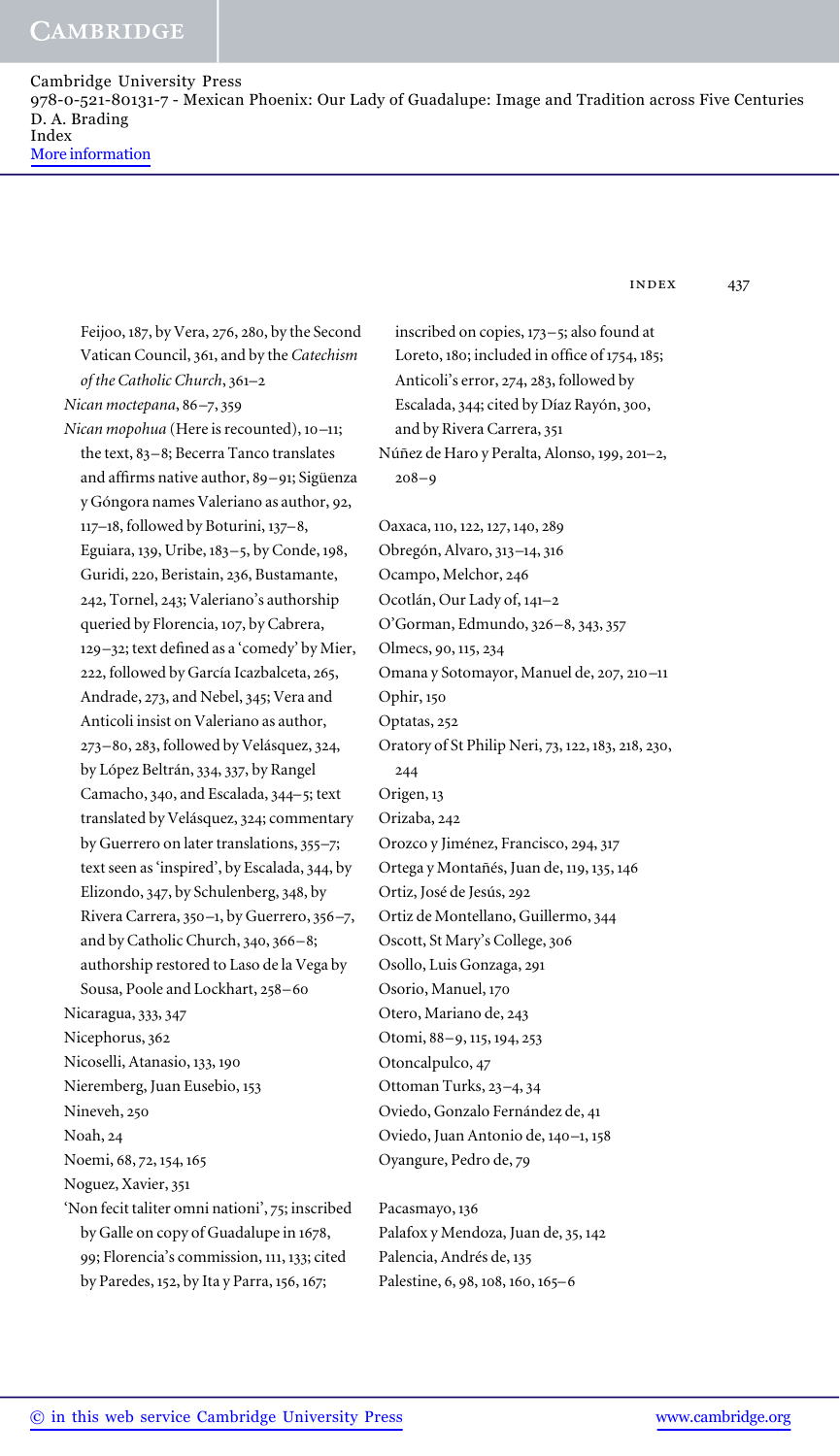438 index

Palomino, Antonio, Papebroch, Daniel, 221, 272 Papacy, the Holy See of Rome, 3, 6, 8, 18; Mexican attempts to obtain recognition, –, –; recognition of Guadalupe as patron,  $127-8$ ,  $132-5$ ; Boturini's coronation licence, 137; Carranza's prophecy of papal migration,  $163-4$ ; paintings of Virgin to Benedict XIV, 134, 178; Mier questions jurisdiction, 224; Munguía's ultramontanism, 246; bishops flee to Rome, 251-2; reorganisation of Mexican Church, 289-90; permission to crown Guadalupe, 267; Virgin named patron of Latin America, 317, and of all America, 341; the Roman Congregation of Rites, 80-1,  $127-8$ , 295; the Roman Congregation of Saints, 311, 340, 348-51; the Roman Inquisition, 267, 282, 307-8; 22, 36, 55, –, –; *see also* Benedict XIV, Pius IX and John Paul II Pardo, Manuel, 231-2 Paredes, Antonio de, 150, 165 Paris, 7, 295 Pascal, Blaise, Paso y Troncoso, Francisco del, 268; his essay on Marcos de Aquino, 273-5; 324, 327, 329 Pasteur, Louis, 312 Patiño, José, Patmos, 58, 63, 69, 100, 112, 160, 166, 300, 302, 309, 333 Paul, St, 13, 17, 21, 25, 36, 63, 97, 155, 260, 345 Paul III, 197, 221, 298 Pauw, Corneille de, 187, 197, 235 Paz, Octavio, 330-1 Pedro de Alcántara, San, 29, 113 Pelayo, King, 33, 123 Peña de Francia, Our Lady of, 50, 57, 270, 276 Pentecost, 83, 168, 247 Peralta y Castañeda, Antonio, 80, 155

Pereyra, Benito, 148-9, 163 Pérez, Eutimio, Pérez de la Serna, Juan, 54, 66, 124, 135, 147, 344 Peter, St, 26, 39, 66, 173, 200, 219, 253, 281, 345 Peter, St, Basilica of, 31, 39, 292, 317 Peter Chrysologus, St, Philip II, 5, 33–5, 237, 26 Philip III, 36 Philip IV,  $40, 65$ Philip V, 154, 158 Philips, Miles, Phoenix, Our Lady of Guadalupe saluted as, by Lobato, 98, by Goicoechea, 147, by Ita y Parra, 153; 115 Picazo, Miguel, 148-9, 165-6 Pilar, Our Lady of, patron of Zaragoza and Aragon, 3, 6, 8; history of apparition by Murillo, 37-9; endorsed by Sor María de Agreda, 40; absence of written sources of tradition, 50, 57, 182, 220; sculpted by St Luke, 99, 150, 160; feast day, 135, 198, 279, 369; Boturini's pilgrimage, 137; similarity of tradition to Guadalupe's, 57, 207, 274, 300, 302, 367; tradition questioned, 216; role in resistance to French, 231, 234; 50, 99, 125, 135, 150, 160, 186, 202 Piña, Salomé, 304-7, 324, 335 Pineda, Juan de, 147, Pistoya, Council of, Pius VII, Pius IX, 247, 251, 281-2, 284-5, 290, 292, 319 Pius X, 312, 341 Pius XII, 318, 321, 341 Pizarro, Francisco, 34, 238 Plácido, don, 106, 184, 198, 264, 322, 326, 334 Plagues,  $4, 51, 120 - 7, 131$ Plancarte y Labastida, José Antonio, 9; education and career, 292-4; his portrait, 293; renovation of Guadalupe sanctuary,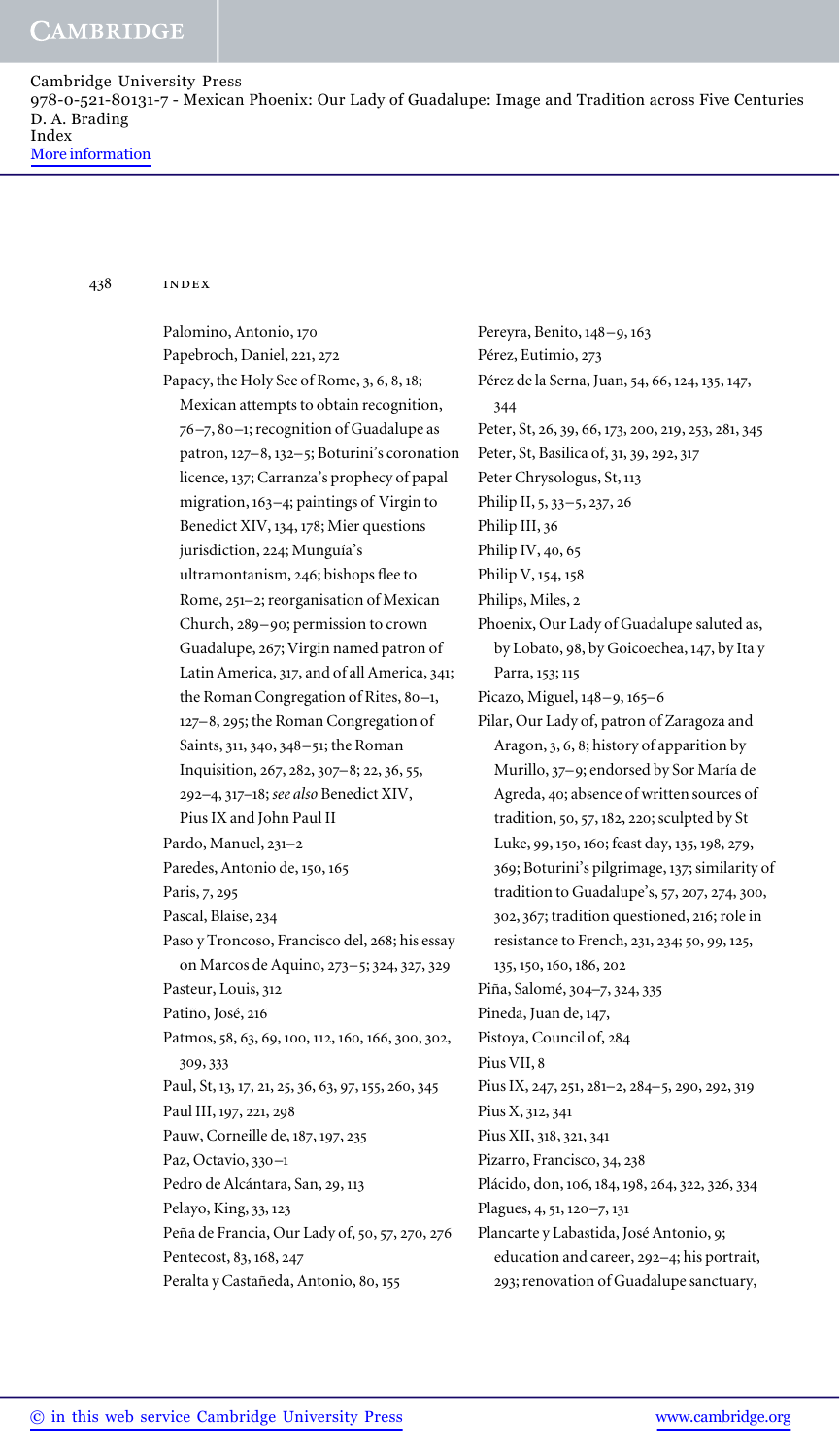## **CAMBRIDGE**

Cambridge University Press 978-0-521-80131-7 - Mexican Phoenix: Our Lady of Guadalupe: Image and Tradition across Five Centuries D. A. Brading Index More information

index 439

 $294-5$ ; the Virgin's coronation,  $297-8$ ; erasure of Virgin's crown, 304-7; also 317, 320, 324, 327-8, 335, 349 Plancarte y Navarrete, Francisco, 294-5 Pocito Chapel, 194-6, 198 Poland, 338 Poole, Stafford, 351-5, 358-60 Portes Gil, Emilio, Portugal, 1, 4, 33, 112, 116 Posada y Garduño, Manuel, Potosí, 136 Praves, Gaspar de, 92, Praxitles, 325 Prescott, William, Protestantism, 1-2, 4, 29-31, 182, 185-6, 258,  $261, 304 - 5, 321$ Puebla, 35, 110, 127, 141, 152, 155, 163, 196-7, 205, 234, 245, 251, 262, 284, 286, 289, 301 Puente, Juan de la,

Quebec, 9, 297, 318 Querétaro, 98-9, 107, 115, 127, 141, 145-6, 163, 251, 285, 309, 320, 335 Quetzalcoatl, 90, 138, 202, 206-7, 210-11, 333 Quetzalmalitzin, Francisco,

Ramírez, José Fernando, 265-6, 272 Ramírez, Santiago, 303-4 Ramírez Vásquez, Pedro, Ramírez de Fuenleal, Sebastián, Ramos Gavilán, Alonso, Rangel Camacho, Manuel, Raphael Sanzio, Rávago, Francisco de, Raynal, Guillaume de, 187, 197, 212, 235 Reforma, Liberal, 244-9, 251-2, 255-7, 297, 300, 310, 319, 323 Reformation, 5, 29-30; see also Protestantism Renaissance, 3, 28, 31-2, 36, 216 Renan, Ernest,

Revelations, private, defended, 40, 282-3, 337; in *Catechism*, 366-7 Revillagigedo, count of, 199, 201, 243 Ribera y Argomanis, José de, 175-8 Richard of St Victor, Rivera, Teobaldo Antonio de, Rivera Carrera, Norberto, 349-51 Rivera y San Román, Agustín de, 252-4, 327, 333 Robertson, William, 187, 197, 212, 235 Robles, Juan de, 99, 165 Rodríguez Velarde, Pedro de, Rodríguez de Villasuerte, Rojas Sánchez, Mario, 322, 344, 355 Romans, 13-14, 45, 164, 248 Rome, *see* Papacy Romero Rubio, Carmen, Rosa, Agustín de la, 295, 308-9, 355 Rosa de Santa María, Santa, 80, 127, 129, 154 Rospigliosi, Julio, Royal Academy of History at Madrid, 7,  $208 - 9, 218$ Rozas, Pedro de, Rubens, Peter Paul, Rubio y Salinas, Manuel, 135, 169, 175, 198 Rublev, Andrew, Ruíz de Alarcón, Pedro, Ruíz de Castañeda, Juan José, 162-3, 165-6 Ruíz de Castañeda, Pedro, 119, 135 Ruíz y Flores, Leopoldo, 316, 320, 331 Ruth, 24, 68, 72, 154, 165

Sacromonte, 255

Saénz de San Antonio, Matías, 149, 165 Sahagún, Bernardino de, 2; native disciples, 44; criticism of creole character, 45; loss of his *History* lamented by Florencia, 103, by Cabrera, 128, by Uribe, 182; criticism of Guadalupe cult, 214-15, 226; *History* published by Bustamante, 241; his criticism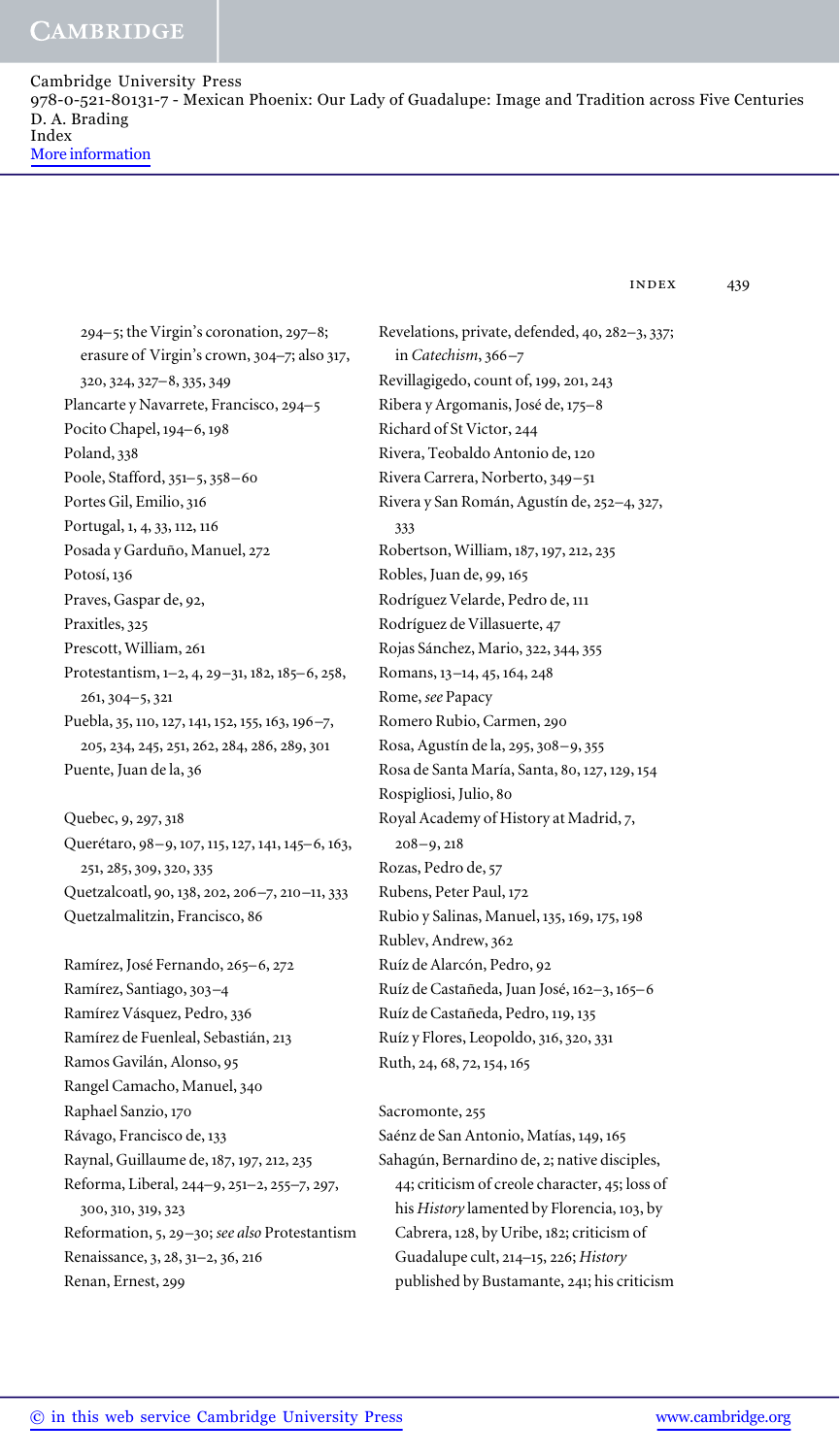440 index

cited by Mier, 221, by García Icazbalceta, 261, 263-5, by Andrade, 273; by Guridi, 219, by Bustamante, 242-3; attacked by Vera,  $279-80$ ,  $287$ ; his native pupils authors of *Nican mopohua*, 326; his signature, 345; also 87, 219, 221, 226, 358 Sainte-Marie, Honoré de, Salazar, Enrique, 338, 356 Salazar, Francisco de, Salazar, Juan de, 33-4, 270 Salazar, Marcelo de, Salvatierra, count of, 68 Salvatierra, Juan María, 102, 123 Samuel, 24 Sánchez, Miguel, central role, 5-6, 8, 10-11; the apparition narrative,  $55-7$ ; his typological commentary,  $60-3$ ; St Augustine his master, 58-60, 64, 69-71; description of image and sanctuary,  $64-5$ ; comparison with Los Remedios,  $68 - 9$ ,  $71-2$ ; significance of work,  $74-5$ ; summarized by Cruz, 76-81; poetically expanded by Laso de la Vega, 82-8; Becerra Tanco imputes native sources, 91, 95; Florencia praises but follows Becerra Tanco, 102, 106-10; his influence on Vidal de Figueroa, 96-8, on Ita y Parra, 154, 165–7; on paintings of Virgin, 175; criticized by Bartolache, 189-90, by Conde, 197, by García Icazbalceta, 263-5, by Andrade,  $272-3$ , by Escalada,  $343-4$ , by Schulenberg,  $348$ , by Poole,  $352-3$ , and by Guerrero,  $357$ ; significance restated by de la Maza, 114, –; his work reprinted by López Beltrán, 333-4; the *Nican mophua* based on his narrative, 258-60; his 'revelation',  $363 - 4$ ,  $366 - 8$ ; also  $114$ ,  $128 - 9$ ,  $136$ ,  $138$ ,  $140$ , 146, 148, 181, 185, 197-90, 207, 213, 222, 235, 268, 283, 287, 299, 303, 309, 358-61, 375-6 Sánchez Camacho, Eduardo, 267, 307-8

San Diego, Province of, San Fernando, College of, 123, 143-4 San Francisco, Priory of, 197, 223, 233, 238 San Gregorio, College of, 81, 88 San Jerónimo, Convent of, San José, Chapel of San Francisco Priory, 42, 92, 238, 269, 274, 324 San José, Francisco de, 136-7 San Juan de los Lagos, Our Lady of, 111-13, 141 San Juan Tenochtitlan, 183, 235 San Juan Tilapa, San Leandro, San Luis Potosí, 14, 286, 290, 324 San Miguel, Juan de, 99, 166 Santa Anna, Antonio López de, Santa Cruz, college at Querétaro, Santa Cruz Tlatelolco, College of,  $43-4$ ,  $60-1$ , 68, 90-3, 104, 124, 139, 183, 222, 255, 260, 264, 326, 334, 358, 360 Santa María, Diego de, Santa Prisca, church of, Santa Teresa, Luis de, Santiago (St James the Apostle), 3, 7; medieval cult at Compostela, 19, 33; Virgin appears to him at Zaragoza, 37-41, 47; tradition defended by Bollandists, 185-6; scepticism, 216, 222; also 75, 233, 253, 368 Santiago, Alonso de, Santiago, count of, 117, 123 Santísima Trinidad, Andrés de la, Santo Domingo, priory of, 73, 225 Santoyo García, Felipe de, 99-100 Sariñana, Isidro de, 110, 122 Satan, 21, 32, 41-2, 44, 50, 69, 116, 121, 164, 180,  $187, 211, 244 - 5, 310$ Schulenberg Prado, Guillermo, 336, 340,  $348 - 9$ Scott, Winfield, Seville, 2, 36, 80, 95, 136, 212, 270, 323 Sentiel Ramírez, Horacio,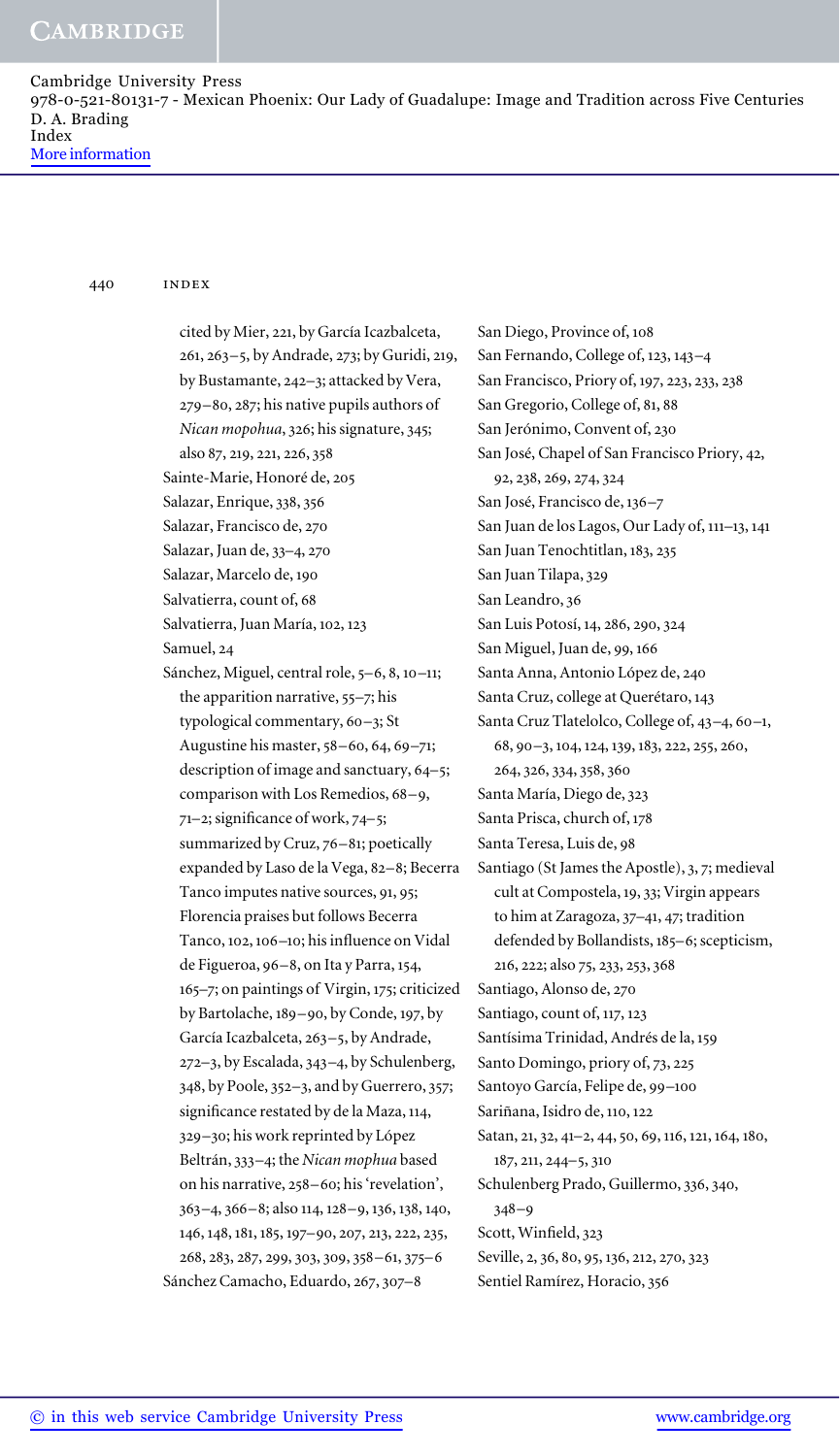index 441

Sforza Palavincini, Alejandro, Sigüenza y Góngora, Carlos de, relation with Florencia, 102, 104, 106, 111; his Guadalupan poem, 115-16; affirms Valeriano as author of apparition account in Nahuatl,  $117-18$ ; cited by Cabrera, 129, 131, by Boturini, 137-8, by Eguiara, 139, by Uribe, 183-4, by Clavijero, 187, by Conde, 198, by Beristain, 235; cited by Borunda on St Thomas, 206-7, by Mier, 221, 225; queried by Muñoz, 213, and by García Icazbalceta, 264, by Garibay, 326, and by Poole, 353, 355, 359–60; also 116, 181, 225, 235, 260, 345, 363 Siles, Francisco de, praise of Sánchez, 70-1; took 1666 Statements, 77-80; published first edition of Becerra Tanco, 88; approves Vidal de Figueroa, 96; informs Florencia of cherubim painted on Guadalupe image,  $104, 108 - 10$ Silva, Luis, Silva Atenógenes, Solomon, 5, 16, 33, 35, 163, 173, 201, 225, 252, 300, 334 Solórzano Pereira, Juan de, 95, 155 Somoza, Anastasio, Soto, Domingo de, Sousa, Lisa, 358-9 Stradanus, Samuel, 54, 344, 359 Suárez, Francisco, 160, 282 Suárez de Peralta, Juan, 264, 278, 329 Syllabus of Errors,  $281 - 2$ ,  $284 - 5$ , 319 Tabasco, Tables of the Law,  $16$ ,  $28$ ,  $65$ ,  $99$ ,  $150-2$ ,  $159$ , 167, 299-300, 303, 362; see also Ark of the Covenant Tabor, 61, 356 Tamaulipas, 267, 282, 289, 308 Tarahumaras, Tarascans, Tixtla, Toledo, Tomson, Robert,

Téllez Girón, José María, Temple of Jerusalem, 16; El Escorial compared,  $33-5$ , 63; sanctuary at Tepeyac compared, 146-7, 201-2, 300, 334 Tenanyuca, Tenochtitlan, 41, 47, 92, 139, 238, 240, 333 Teonaxtli, Teotenantzin (Mother of the Gods), 93, 202, 206; also Theothenantzin, 98, and Teotnantzi, 150; see also Tonantzin and Tzenteotenantzin Teotihuacan, 13, 86, 138 Tercero, Luis, 308-10 Teresa of Avila, St, 93, 152 Texas, 144, 148, 347 Texcoco, 90, 117, 211, 255, 261, 266, 324, 356 Theodore of Studios, St, defence of icons, 4, 17; sixteenth-century influence, 30-2; cited by Vidal de Figueroa, 96-7, by Picazo, 149, by Ita y Parra, 154, 166 Theodosius, Thomas the Apostle, St, 7; visits America, 36; in Mexico, 90, 95-5; identified as Quetzalcoatl, 115-16; evidence of arrival, 138; myth dismissed by Uribe, 184 and Clavijero, 187; painting of apostle in Tlaxcala, 203; mission defended by Borunda,  $204-6$ , and by Mier  $200-4$ , 211-12; accepted by Bustamante, 241; also  $223 - 6, 329$ Tianquizmanalco, 43, 206 Tlacopan,  $47, 51-2$ Tlatelolco, 103, 222, 265, 280, 319, 335, 358 Tlaxcala, 43, 141, 203, 207, 221 Tolosa, 214, 241 Tolsa, Manuel, Tomatlan,  $206 - 7$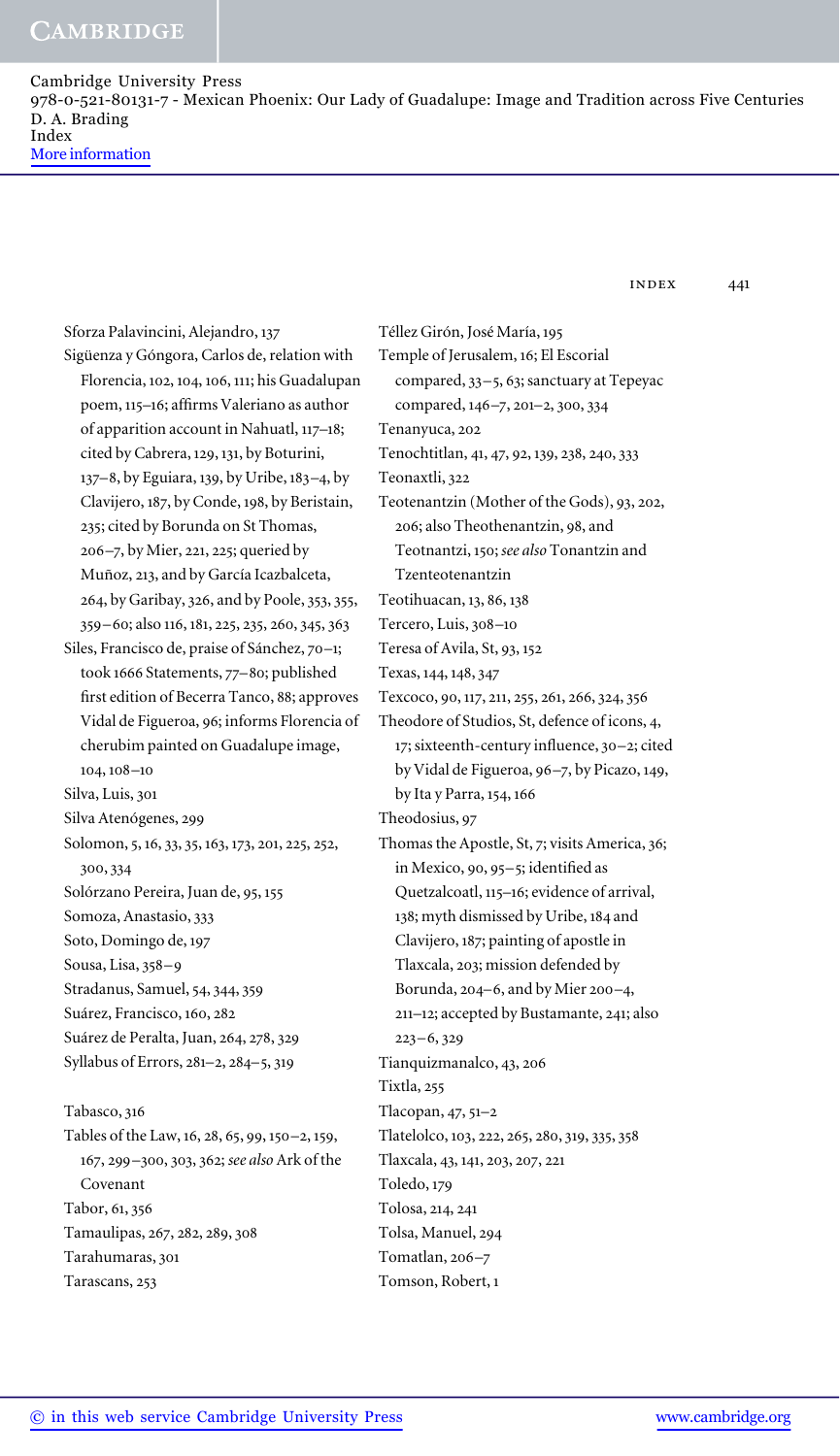442 index

- Tonantzin (Our Mother), 1, 12; her temple at Tepeyac cited by Torquemada, 43; described by Sánchez as Theotlenantzi, 68; cited by Becerra Tanco as Teotenantzin, 93; Florencia cites Torquemada as Tonantzin, followed by Cabrera, 130, and by Bartolache, 191, 193; Muñoz prints Sahagún's condemnation of Tonantzin cult, 214-15; also 221-2, 253, 265-6, 280, 307, 330; see also Teotenantzin
- Tornel y Mendívil, Julián, 242-4 Torquemada, Juan de, his *Monarchy of* the Indies, 41-4; mentions temple of Tonantzin without mention of Our Lady of Guadalupe, 43; compares Cortés to Moses,  $41, 44, 74$ ; cited by Cisneros,  $50-1$ ; his portrait of Valeriano, 92-3; Florencia laments his silence about Guadalupe, 103; accused of plagiary of Mendieta, 107, 116; cited by Cabrera, 130, by Boturini, 138, by Eguiara, 139, by Uribe, 182; criticized by Clavijero,  $187$ , by Bartolache,  $191-3$ ,  $195$ , by Conde, 198; Borunda condescends, 205-7; Muñoz emphasizes his silence, 213; Guridi explains, 219-20; also 90, 201, 211, 223, 226, 235, 243, 274 Torres, Cayetano Antonio de, 132-3, 158, 190, 222, 274 Torres Tuñón, Luis Antonio de, 190, 222 Torres y Rueda, Marcos de, Torres y Vergara, José de, Tovar, Juan de, 323, 326-7
- Traggia, Joaquín, 210-11, 216, 221 Tremiño, Alvaro, Trent, Council of, 4, 30-1, 39, 87, 224, 246, 361,
- 365 Troncoso, Baltazar, 126, 174
- Tula, 94, 206-7, 211
- Tulancingo,
- Typology, 5, in early Church, 20-1; applied by St Augustine, 22, by Joachim di Fiore, 22-3; applied to Mary by St John Damascene, 26-8; applied by Salazar to Spain, 33-4; by Torquemada to Cortés and conquest, 41, 44; by Cisneros to Our Lady of Los Remedios, 50-1; by Sánchez to Guadalupe, 58–60, 63, 65, 72, 75; by Ita y Parra, 149–53; by Carranza,  $163-6$ ; in sermons of 1895,  $298 - 304$ ; echoes in López Beltrán,  $333 - 4$ ,  $338$ ; theological significance,  $363-4$ ,  $367 - 8$
- Tyre,
- Tzenteotenantzin (Mother of the true God), 211, 223
- United States, 7, 12, 211, 224, 243, 252, 258,  $290 - 1, 317 - 18, 342$
- University of Mexico, 46-7, 81, 89, 132, 152, 160, 181
- Uribe, José Patricio Fernández de, his warning against scepticism,  $180 - 1$ ; insistence on miracles and tradition,  $182-3$ ; Valeriano as author of *Nican mopohua*,  $184 - 5$ ; critical achievement,  $185 - 6$ ,  $225 - 6$ ,  $353, 359$ ; his condemnation of Mier, 206-8; condemned by Royal Academy of History, 210-11; also 191, 198, 210-11, 220-1, 242-3, 278

Valadés, Diego de, Valderrama, Pedro de, 86, 108 Valdés Leal, Juan de, Valencia, 212, 216, 234-5 Valencia, Martín de, 42, 45, 255 Valeriano, Antonio, description of life and funeral by Torquemada,  $44$ ,  $117-18$ ; also 6,  $92-3, 129-30, 132, 138-9, 183-5, 198, 220-6,$ 235, 242-3, 255, 260, 264-5, 273, 280, 283, 309, 311, 322-4, 326, 328, 334, 337, 340,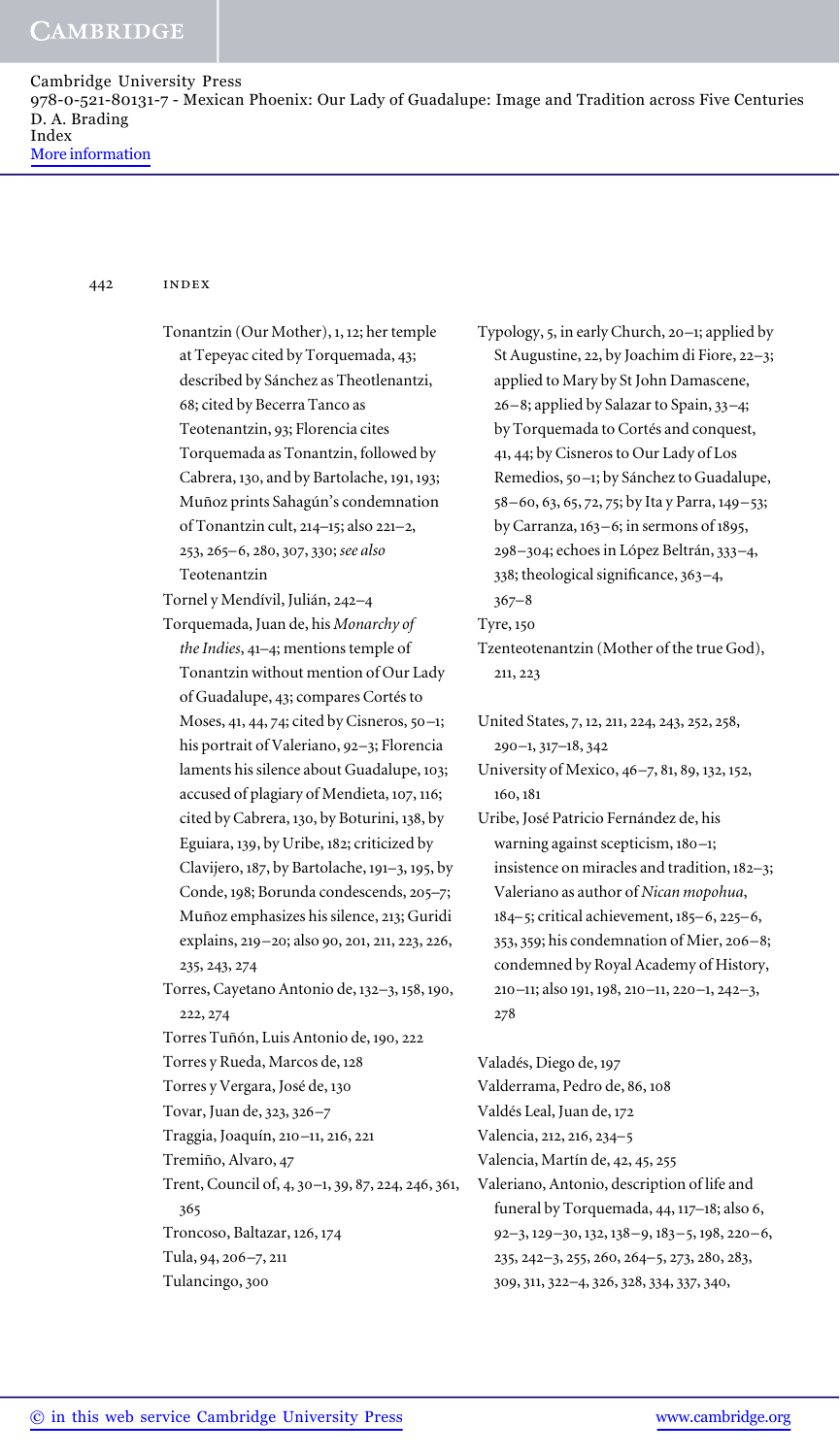### **CAMBRIDGE**

Cambridge University Press 978-0-521-80131-7 - Mexican Phoenix: Our Lady of Guadalupe: Image and Tradition across Five Centuries D. A. Brading Index More information

index 443

344-5, 351, 359; for his role as author, *see Nican mopohua* Valladolid, 197, 234 Valladolid, Jerónimo de, 112, 114, 173, 365 Vallejo, Francisco Antonio, Vasconcelos, José, 314, 347 Vatican, 133, 238; First General Church Council, 281; Second General Church Council, 331, 337, 341, 361-2, 366-7 Velasco, Antonio de, Velasco, Luis de, 78, 86, 337 Velásquez, Primo Feliciano, 324-5, 334, 344, 358,360 Venegas, Francisco Javier, Vera, Alonso de la, Vera, Fortino Hipólito, 273; labours at Amecameca, 275-6; reprinted 1556 Statements with commentary, 276; attack on early Franciscans, 276-9; his patriotism, 280-1; cited by Anticoli,  $283-4$ ; his significance,  $286-7$ ; also  $289 - 90, 308 - 9, 324$ Veracruz, 60, 188, 198, 251, 289 Verea, Francisco de Paula, 262, 284 Veronica, St, 14, 18, 39 Veytia, Mariano Fernández de Echeverría y, 170, 213 Vicente Ferrer, St, 24, 34, 58, 71, 75 Vico, Giambattista, Vidal de Figueroa, José, Guadalupe as neoplatonic archetype of Mary, 96-8; influence, 99, 146, 148, 150; cited by Ita y Parra, 153, 165-7; 172, 329, 338 Vilaseca, José María, Villapando, Cristóbal, Villa Sánchez, José de, 150, 165-7, 200 Villaseca, Alonso de, 2, 110 Villenueve, J. M. Rodrigo, Virgil, Vitoria, 128, 181

Vitruvius, 146 Vivanco Esteve, Angel, Vives, Luis, Vizarrón y Eguiareta, Juan Antonio de,  $120 - 6$ ,  $131$ ,  $153$ ,  $295$ Voltaire, François-Marie Arouet, 180, 195,  $236 - 7,309$ 

Washington, George, 228, 323 Woman of the Apocalypse, figure of both Mary and the Church, 25-6; cited by Cisneros, 50; identified by Sánchez as the Guadalupe, 58-75; a prophecy of doctrine of the Immaculate Conception, 76; cited by Robles and Santoyo, 99-101; by Torres, 133, and by Carranza, 164-5; identification accepted by Conde, 199, by Vera, 298, by Carrillo, 302, by Tercero, 309, and by López Beltrán, 333; dismissed by Guerrero, 357; significance of Sánchez' theology, 363-6; also 175, 216, 302

Xochimilco, 263

Yeregui, José de, 208, 216, 221 Yucatán, 140, 206 302, 307

Zacatecas, 35, 141, 144, 146, 149-50, 159, 175, 251, 289, 329 Zacharias, 158-9 Zamora, 251, 289, 290-1, 294 Zapata, Emiliano, 313, 330 Zapatistas, 12, 313, 330 Zapopan, Our Lady of, 111, 113, 141 Zappa, Juan Bautista, Zaragoza, 2, 3, 8, 37-40, 57, 60, 99, 123, 135, 137, 160, 207, 230-1, 253, 264, 300; see also Pilar, Our Lady of; Santiago Zetina, Juan Pablo, Zion, 5, 9, 63, 66, 159, 199, 238, 300-1, 303